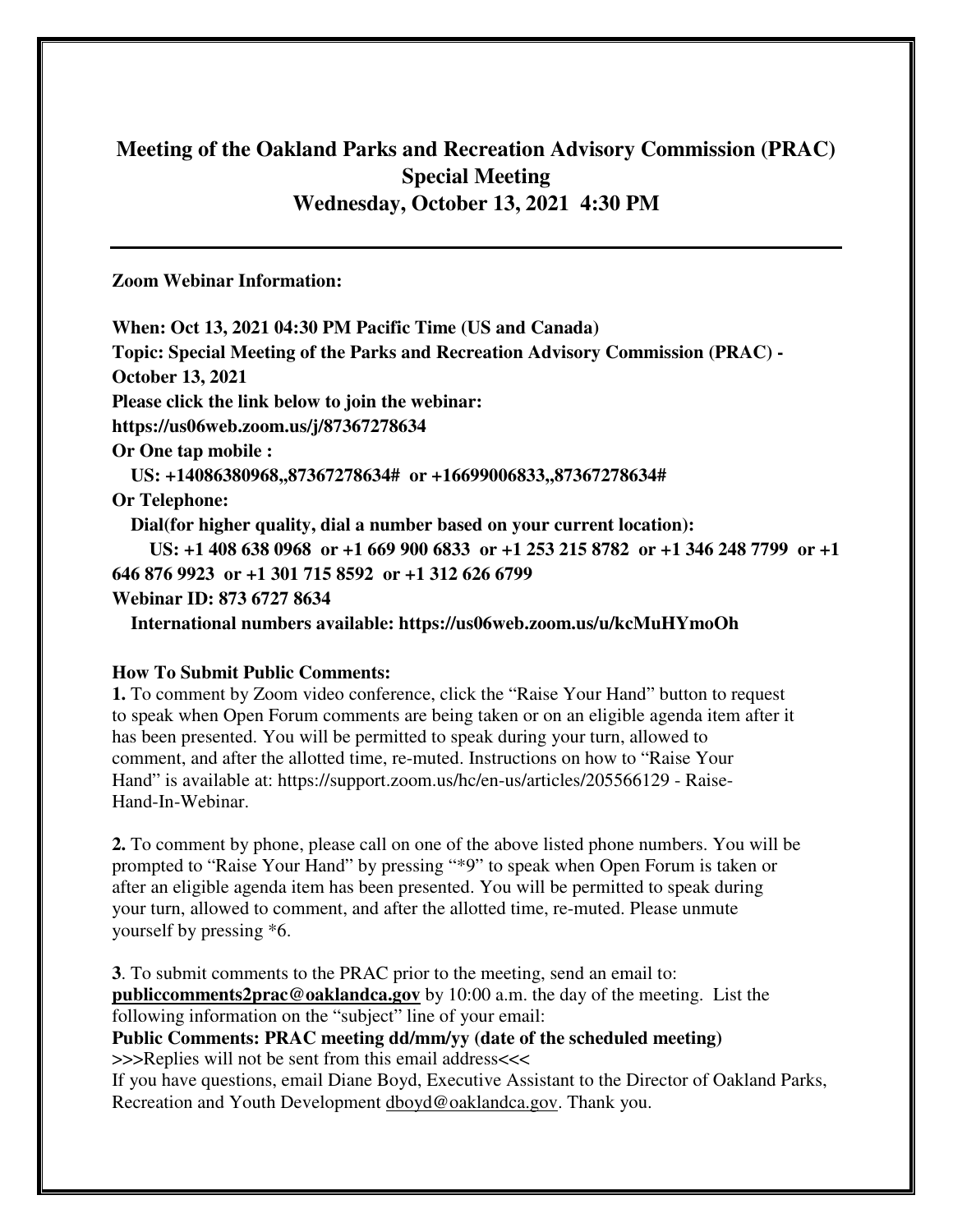*Pursuant to California Government Code section 54953(e). Parks Recreation Advisory Commission Board Members/Commissioners, as well as staff, will participate via phone/video conference, and no physical teleconference locations are required***.** 



**CITY OF OAKLAND** 

# **PARKS AND RECREATION ADVISORY COMMISSION – PRAC Special Meeting Wednesday, October 13, 2021, 4:30 P.M. Agenda**

- 1. CALL TO ORDER:
- 2. ROLL CALL: ALLEN, DUHE, HA, KOS-READ, MOORE, REILLY, D. SMITH, K. SMITH, TORRES, TRAN AND WALTON
- 3. DISPOSITION OF MINUTES:
	- August 11, 2021 Minutes
	- September 8, 2021 Minutes
- 4. MODFICATION OF THE AGENDA:
- 5. OPEN FORUM:
- 6. CONSENT NEW BUSINESS:
- 7. NEW BUSINESS:
	- **Election of Commission Officers**

## 8. PLANNING AND CONDITIONAL USE PERMITS:

- 9. MEASURE Q:
	- Measure Q hiring update
	- Measure Q maintenance-of-effort documentation update
	- Measure Q Equity analysis update

## 10. UPDATE FROM DIRECTOR, COMMITTEES, RECREATION ADVISORY COUNCILS & ANNOUNCEMENTS & COMMUNICATIONS

- Communication:
	- o PRAC Priorities and Objectives
	- o Brown and Sunshine Training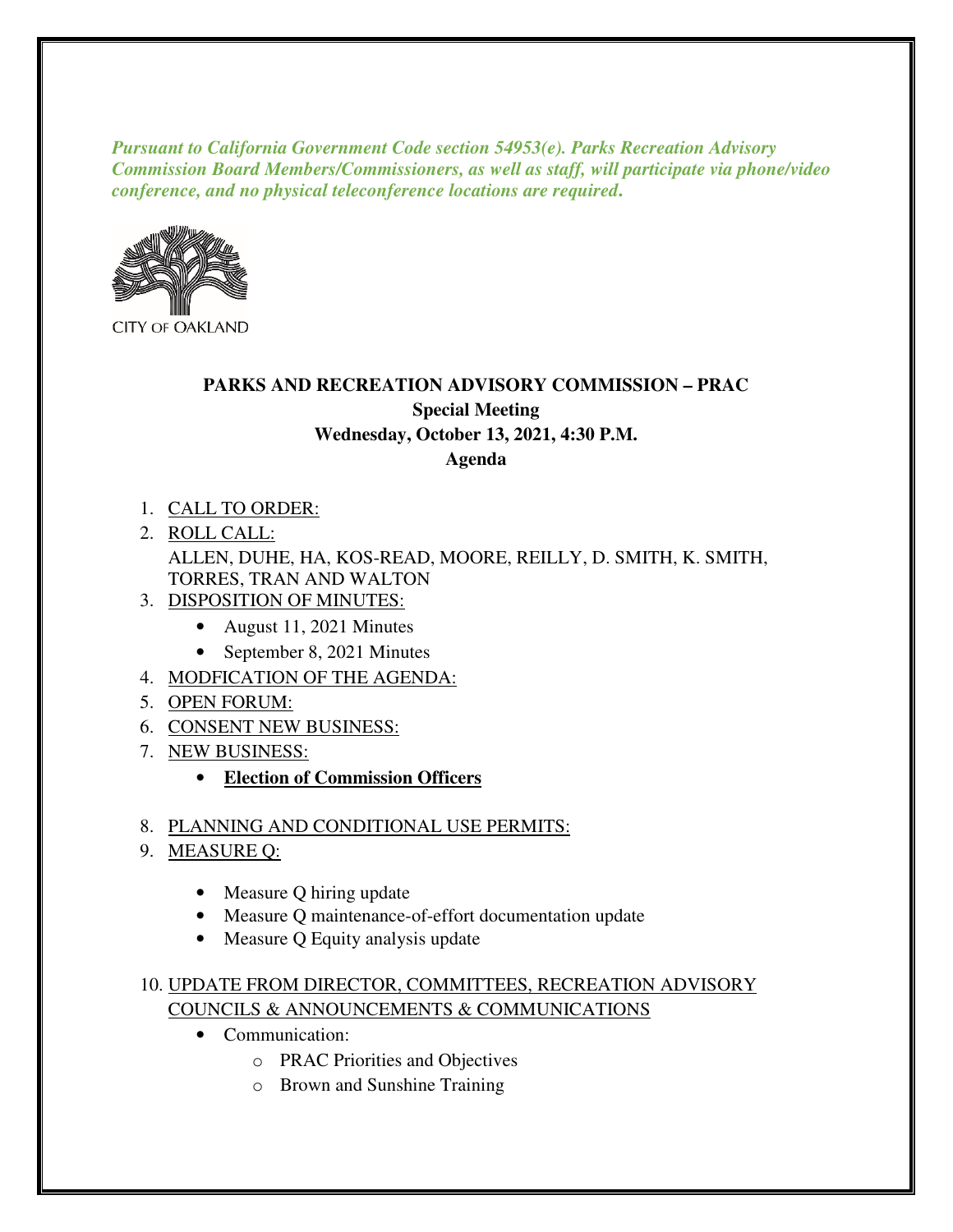#### 11. CONTINUATION OF OPEN FORUM:

12. ADJOURNMENT:

# *Next Meeting: Wednesday, November 10, 2021, 4:30PM Via Zoom*

This meeting location is wheelchair accessible. To request disability-related accommodations or to request an ASL, Cantonese, Mandarin or Spanish interpreter, please email dboyd@oaklandnet.com or call (510) 238-7532 or TDD/TTY (510) 238-3254 at least five working days before the meeting. Please refrain from wearing scented products to this meeting as a courtesy to attendees with chemical sensitivities.

Esta reunión es accesible para sillas de ruedas. Si desea solicitar adaptaciones relacionadas con discapacidades, o para pedir un intérprete de en español, Cantones, Mandarín o de lenguaje de señas (ASL) por favor envié un correo electrónico a dboyd@oaklandnet.com o llame al (510) 238-7532 o (510) 238-3254 por lo menos cinco días hábiles antes de la reunión. Se le pide de favor que no use perfumes a esta reunión como cortesía para los que tienen sensibilidad a los productos químicos. Gracias.

會場有適合輪椅出入設施。需要殘障輔助設施, 手語, 西班牙語, 粵語或國語翻譯服務, 請在 會議前五個工作天電郵 dboyd@oaklandnet.com 或致電 (510) 238-7532 或 (510) 238-3254 TDD/TTY。請避免塗搽香氛產品,參加者可能對化學成分敏感。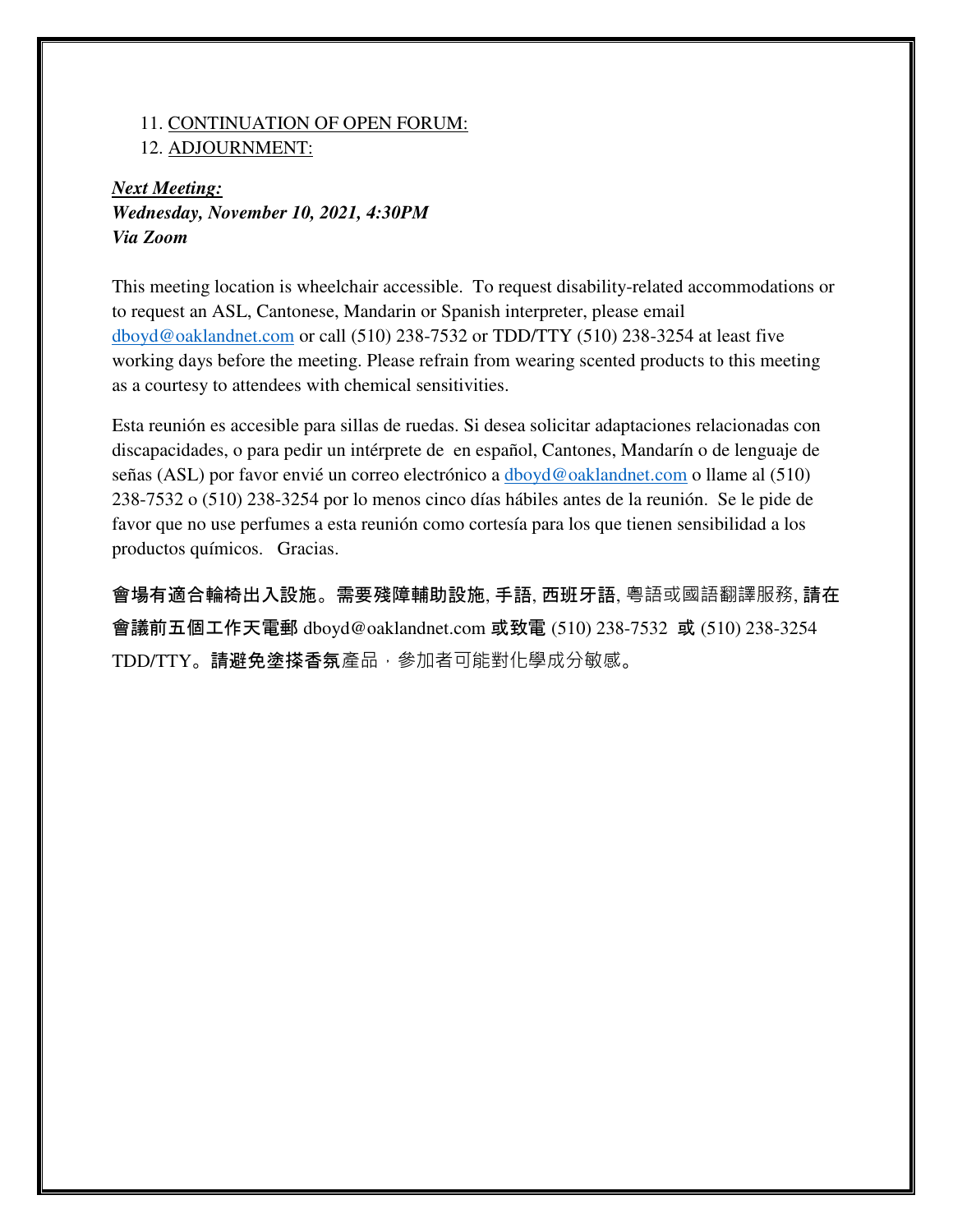# **PARKS AND RECREATION ADVISORY COMMISSION - PRAC Wednesday, August 11, 2021 - 4:30 P.M.**

#### **Minutes and Recording Link**

http://oakland.granicus.com/MediaPlayer.php?publish\_id=2a9995fa-04fc-11ec-9f1e-0050569183fa

- 1. CALL TO ORDER:
- 2. ROLL CALL: 4:30 PM ALLEN, DUHE, HA, KOS-READ, MOORE, REILLY, D. SMITH, K. SMITH, TORRES, TRAN AND WALTON **Present**: (8) Commissioners Allen, Duhe, Kos-Read, Moore, Reilly, Torres, Tran, and Walton **Excused:** (2) Commissioners Ha, K. Smith **Absent:** (1) Commissioner D. Smith
- 3. DISPOSITION OF MINUTES:

July 14, 2021

**Motion:** Commissioner Reilly entertained a motion to recommend approval of the July 14, 2021, meeting minutes including changes as requested. **Moved by**: Commissioner Allen. **Second b**y: Commissioner Tran. **Vote: 6 - Yes**: Commissioners Allen, Duhe, Kos-Read, Reilly, Tran and Walton. **2 - Abstain:** Commissioners Moore and Torres. **Motion**: Pass.

- 4. MODFICATION OF THE AGENDA:
- 5. OPEN FORUM:
- 6. CONSENT NEW BUSINESS:

**A. REQUEST FROM OAKLAND EAST BAY GARDEN CENTER, INC. AND FRIENDS OF THE GARDENS AT LAKE MERRITT (FGLM) TO COLLECT FUNDS ON SITE AT THE ANNUAL AUTUMN LIGHTS FESTIVAL/FUNDRAISER AT LAKESIDE PARK GARDEN CENTER AND THE GARDENS AT LAKE MERRITT ON THURSDAY, OCTOBER 14, 2021 - SATURDAY, OCTOBER 16, 2021 FROM 6:00PM-11:00PM**

**B. REQUEST FROM SOOAKLAND LLC APPROVAL TO COLLECT ON-SITE ENTRY FEES AND DONATIONS FOR SOOAKLAND DAY IN THE PARK EVENT TO BE HELD AT JOAQUIN MILLERPARK ON SUNDAY, SEPTEMBER 26, 2021, 1:00PM-7:00PM.**

**C. REQUEST FROM OAKLAND LGBTQ COMMUNITY CENTER FOR APPROVAL TO COLLECT FUNDS ONSITE THROUGH VENDOR SALES OF MERCHANDISE, CRAFTS AND DONATIONS ATPRIDE IN THE PARK HELD AT LAKESIDE PARK (EDOFF MEMORIAL BANDSTAND) ON SATURDAY, SEPTEMBER 11, 2021, FROM 12:00PM-6:00PM.**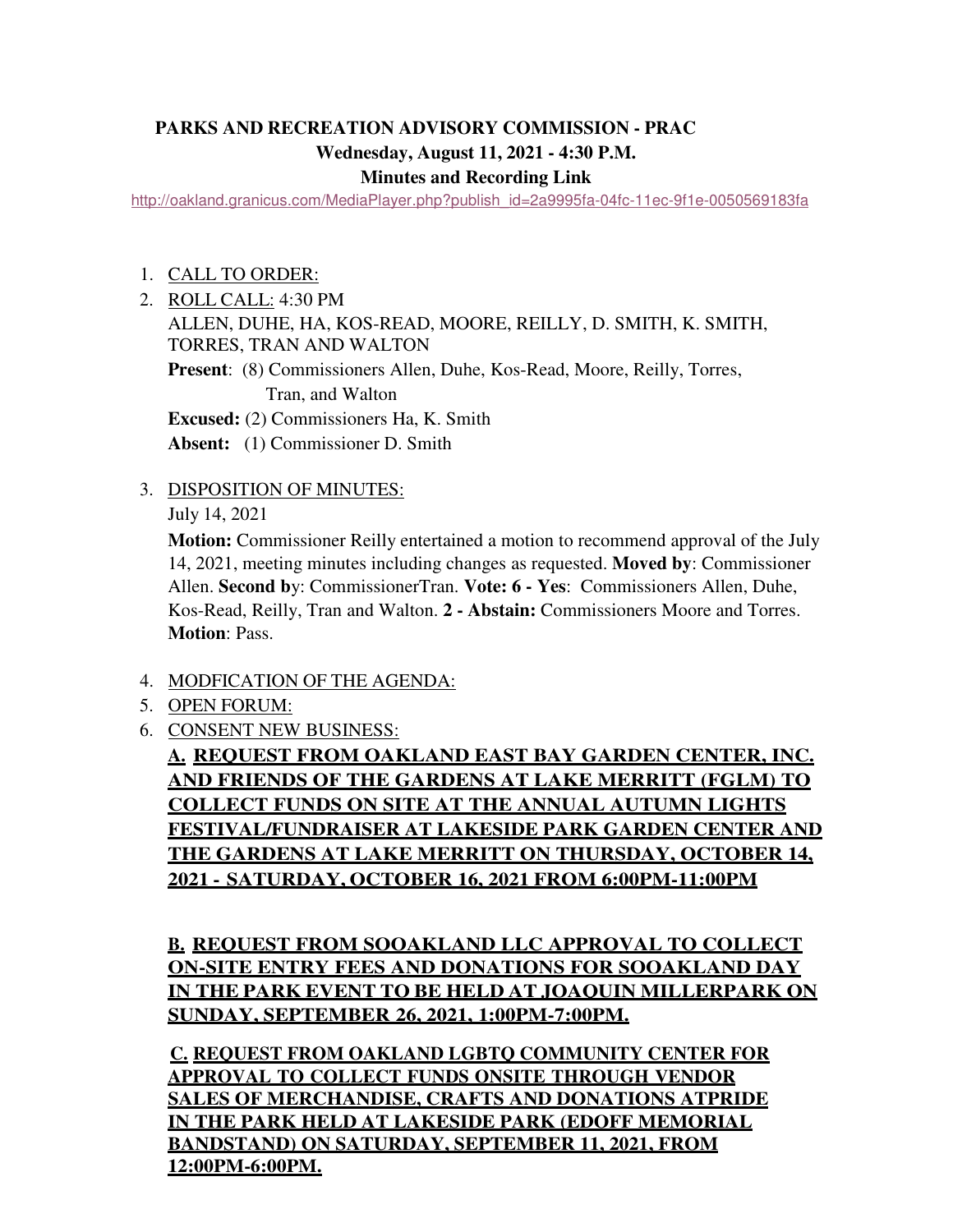# **D. REQUEST FROM DOPEONLY (DO) PERMISSION FOR APPROVAL TO COLLECT ONSITE ENTRY FEES,SALESOF ALCOHOLIC BEVERAGES, SALES OF FOODS AND MERCHANDISE AT THEIR COOL WATER EVENT TO BE HELD AT LAKESIDE PARK GARDEN CENTER ON SATURDAY, SEPTEMBER 4, 2021 FROM 2:00PM -8:00PM.**

Commissioners held a discussion regarding Consent Item events including PRAC approval and staff vetting of applications. Oakland Parks and Recreation Central Reservations staff assured the body that items placed on Consent are from applicant organizers of events in good standing with the department, and that each event has been held three times without incident, all documentation and permits provided, and compliance with park rules have been observed.

Chair Reilly will continue the discussion at a future meeting to explore PRAC's scope of approval and possibly changing the Consent qualification requirements to accommodate the Commission's growing substantive calendar.

**Motion:** Commissioner Reilly entertained a motion to recommend approval of Consent Items 6A – 6D. **Moved by**: Commissioner Allen. **Second b**y: Commissioner Duhe. **Vote: 8 - Yes**: Commissioners Allen, Duhe, Kos-Read, Moore, Reilly, Torres, Tran, and Walton. **Motion**: Pass.

## 7. NEW BUSINESS:

**A. Not Used** 

# **B. Not Used**

# **C. REQUEST FOR THE PARKS AND RECREATION ADVISORY COMMISSION TO RECEIVE AND PROVIDE COMMENT ON AN INFORMATIONAL REPORT AND UPDATE ON OAKLAND'S URBAN FOREST MASTER PLAN AND TREE INVENTORY.**

The Parks and Recreation Advisory Commission reviewed the staff report on Item 7C presented by Gordon Matassa, Administrative Analyst and Certified Arborist.

The Commission was informed that in 2018 Oakland Public Works, received a grant from the California Department of Forestry and Fire Protection to carry-out a three-part project which included conducting 1) a tree inventory, 2) developing an Urban Forest Master Plan (UFMP), and 3) plantings 700 trees in disadvantaged communities through Oakland.

The City contracted with Davey Resource Group to complete the inventory and develop the UFMP. The inventory included the physical inspection, tree species identification, size, health and condition of street trees in public areas, landscaped parks and City facilities. Trees in open parks were not included. The inventory was completed in April of 2021 and included a final total of 68,867 trees. A potential of 29,006 vacant sites were identified for future planting. The result of the tree inventory will inform staff of the health and condition of Oakland's urban forest and the environmental, health benefits provided to the community.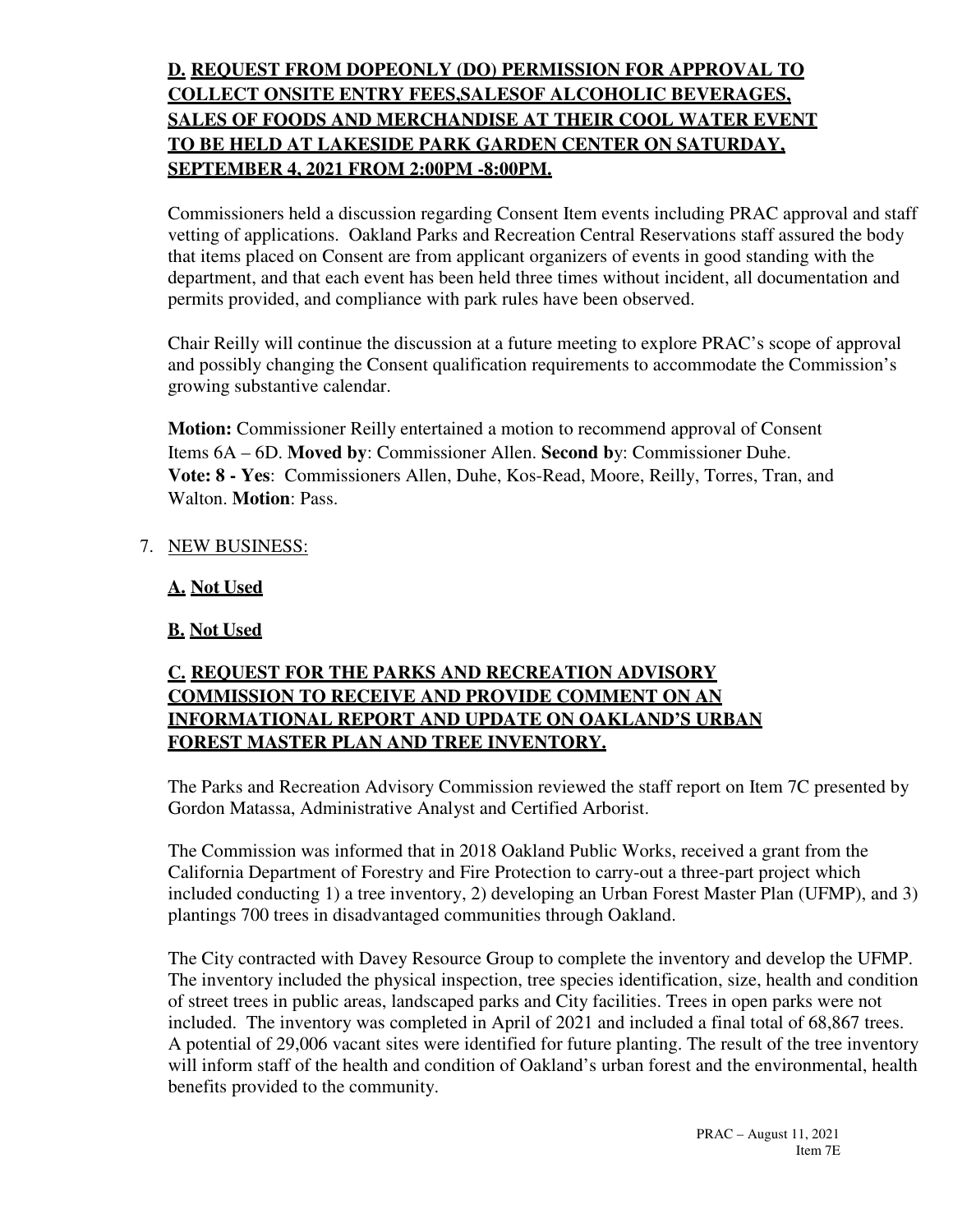Staff shared that the Urban Forest Master Plan is poised to answer 4 questions including:

- What is the distribution and condition of Oakland's urban forest?
- What are our future goals for Oakland's urban forest?
- What are the strategies to achieve these goals?
- How do we implement these strategies and monitor progress?

 Staff further informed the Commission that, community outreach for the UFMP will be equity focused toward reaching black, brown and indigenous communities in coordination by Oakland Public Works, the Department of Race & Equity, and the Davey Resource Group. Plans are underway to develop a Request for Proposal (RFP) for community groups to submit proposals for engaging community members. Staff encouraged the community to visit www.publicinput.com/Oaklandtrees.com for more information on regarding the RFP.

Public Comments: There were 7 speakers.

#### Commission Comments:

Staff confirmed for the Commission that the health of those trees surveyed will be included in the UFMP and that future grants could be written for planting more trees beyond the 700in the UFMP. The PRAC Tree Committee requested updates and that the same be provided to the Oakland Parks and Recreation Foundation.

The staff presentation was made via Power Point.

**Motion:** Commissioner Reilly entertained a motion to recommend PRAC accept the informational report regarding Oakland's Urban Forestry Project. **Moved by**: Commissioner Moore. **Second b**y: Commissioner Duhe. **Vote: 8 - Yes**: Commissioners Allen, Duhe, Kos-Read, Moore, Reilly, Torres, Tran, and Walton. **Motion**: Pass.

## **D. REQUEST FOR THE PARKS AND RECREATION ADVISORY COMMISSION TO RECEIVE AN INFORMATIONAL REPORT FROM OAKLAND-RESIDENT, MEGAN PALSA, ON THE ENVIRONMENTAL IMPACTS TO JOAQUIN MILLER PARK AS A RESULT OF THE CURRENT USE IN CONJUNCTION WITH THE ABSENCE OF ADEQUATECITY MONITORING.**

The Parks and Recreation Advisory Commission reviewed the informational report on Item 7D presented by Oakland resident, Megan Palsa.

Ms. Palsa informed the Commission of her concerns and observations of Joaquin Miller Park during her daily visits over a two-year period. She sited rapid deterioration of the park, specifically on the multi-use trails and the extensive introduction of new rogue trails. She asserted that Joaquin Miller Park is a multi-use park frequented by visitors from all over the Bay Area from as far as Gilroy and Watsonville. On a weekly and monthly basis, she has witnessed it used by camping programs, City schools, and racially and economically diverse users.

She noted that stakeholder users function separately and without coordination. On a Saturday, Ms. Palsa conducted an informal tally of people visiting Joaquin Miller Park and noted 500 bikers, 1000 hikers and 0 equestrian on the premises with little signage, almost nonexistent trail maintenance or application of forest rules and regulations. Ms. Palsa further asserted the lack of City presence.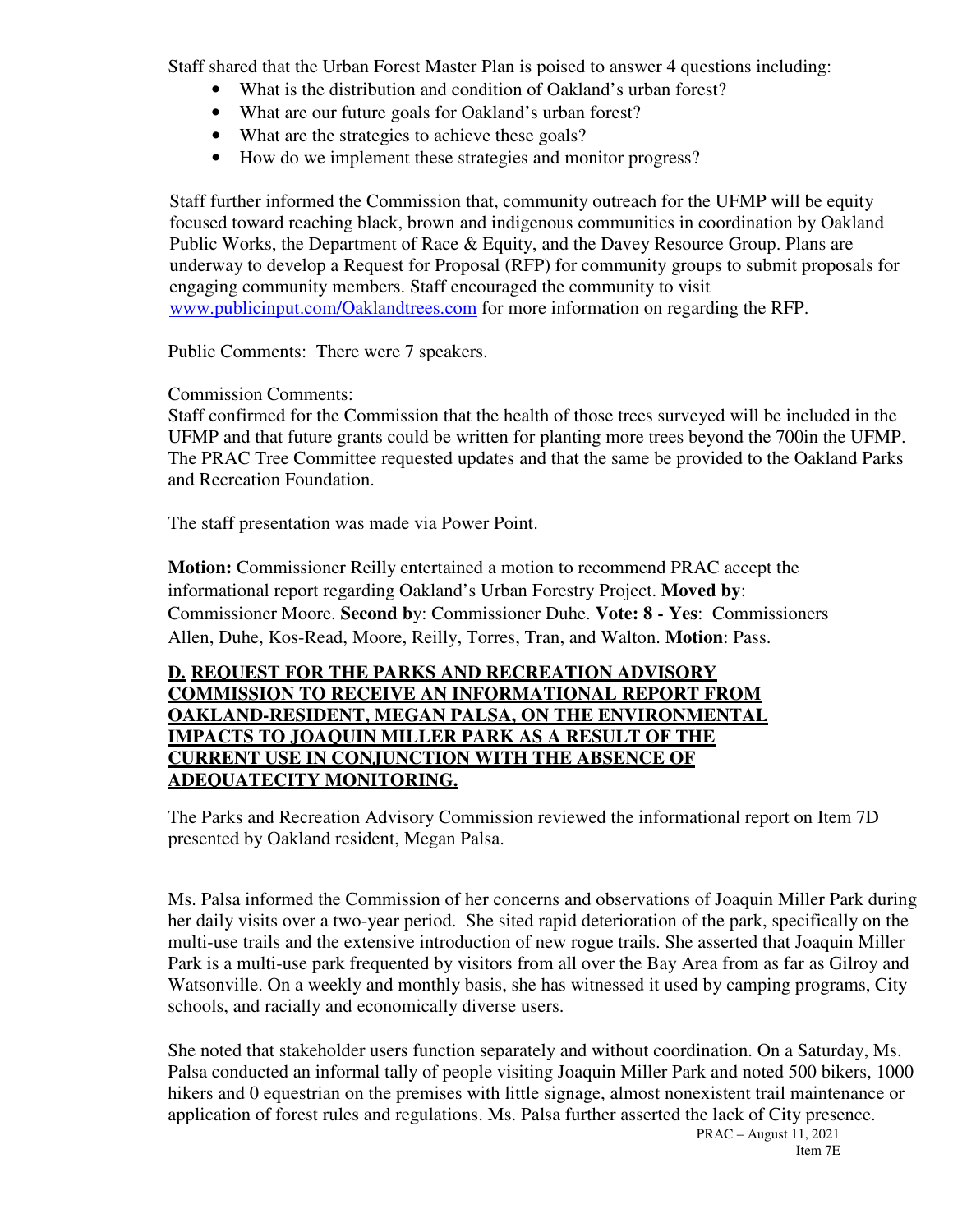Ms. Palsa made 4 several recommendations:

- That the Commission support an assessment on the current state of Joaquin Miller Park, including a physical visit with an environmentalist/naturalist and
- Focus on sanctioned and unsanctioned trails and the environmental effects (
- Conduct a formal weekend tally of hikers, bikers and equestrian users
- Conduct an investigation of agreements between the City and stakeholders, determine if they are being followed and make revisions to avoid conflict of interest.
- Draw on the methodology and examples of the numerous local regional and state entities that are currently in California balancing excessive use of Redwood parks with strict regulations

The Cinderella and Chaparral Trails were identified as single tract trails popular among bikers and reported to be worn down to bedrock.

Ms. Palsa requested the Commission review the studies referenced in her report. Public Comments: There were 4 speakers.

Commission Comments:

Chair Reilly acknowledge appreciation for the report and the initial process of addressing concerns at Joaquin Miller Park and would rely on staff's guidance for taking steps on the recommendations presented.

Clinton Pugh Park Supervisor II with Oakland Public Works welcomed the report and acknowledged OPW's role under maintenance and Parks and Rec for programming. He further acknowledged the unprecedented usership of the park due to COVID and encouraged a collective effort would be needed to find solutions and plan development.

Chair Reilly questioned staff on the effects of funding and resources to Joaquin Miller Park based on its designation as an open space versus a city park.

OPW staff informed the Commission that the departments workforce level does not Services are focused on

The Commission and staff engaged in a discussion regarding the effects on funding and resources to Joaquin Miller Park based on its designation as an open space park versus a city park. OPW staff informed the Commission that the department directs services to those Parks and Recreation areas where there are developed children, youth sports programming, and that more staff is need to service open space areas. Redesignating the Joaquin Miller to a city park would not change the need for funding and staffing the 500 acres and trails. Parks and Recreation Assistant Director Dana Riley offered that the open space categorization of the parks offers more protection and greater opportunity for grant funding.

Chair Reilly acknowledge not having a dedicated PRAC liaison to Joaquin Miller was an oversight and sought a volunteer for the post. Adding that have a point person to begin the engagement process would be a good start, and that the Commission is not in a position to accept all of the recommendation without knowing the full impact of implementation. Chair offered an ad hoc committee could be formed once the liaison gathered more information.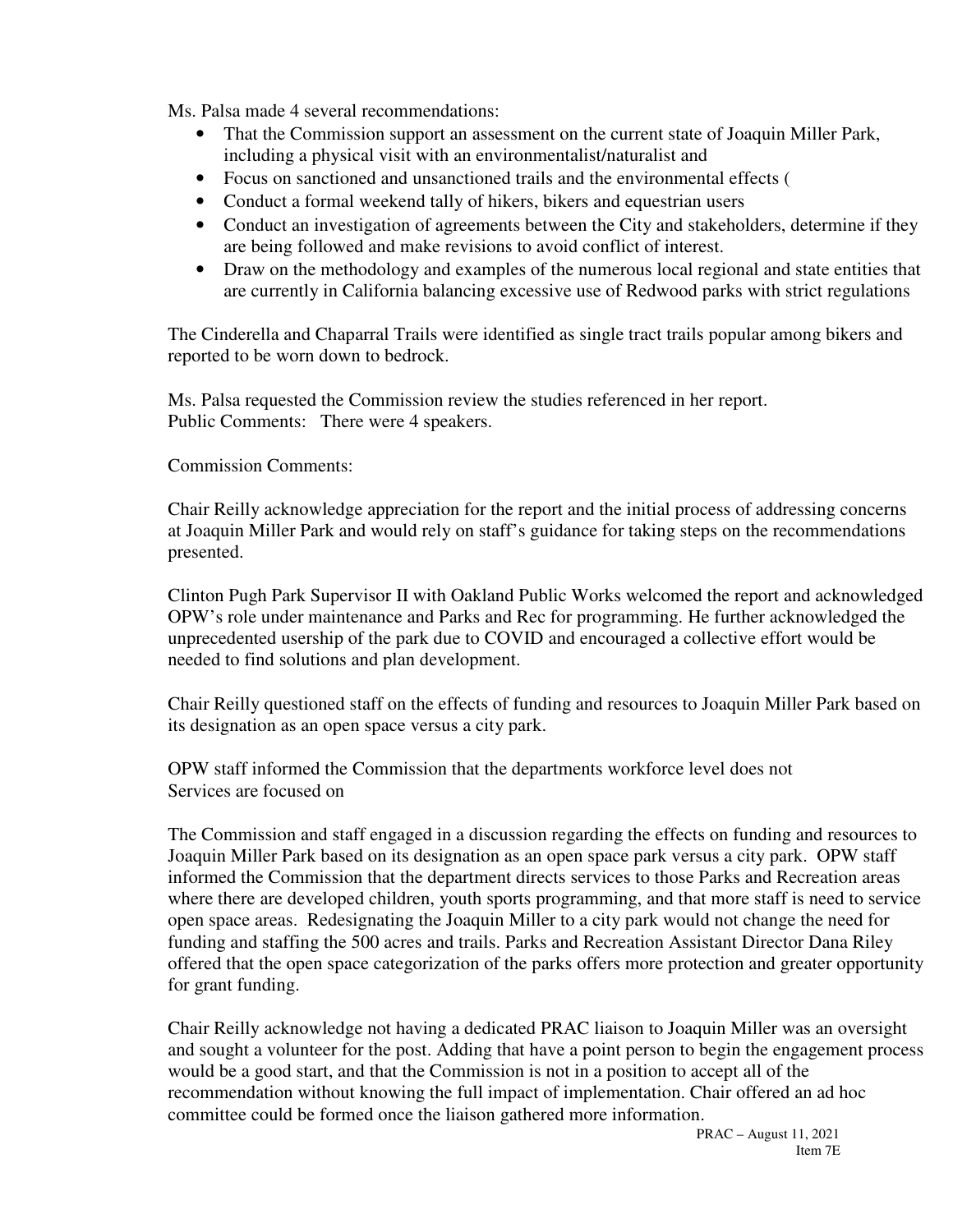Commission Torres volunteered to be the PRAC liaison to Joaquin Miller Park and welcomed support from other members. The Chair established that it was not necessary to make a motion on the assignment as Joaquin Miller Park's liaison.

Presenter Palsa confirmed her support the Commission's action to have a PRAC liaison to Joaquin Miller Park and offered support to Commissioner Torres.

**Motion:** Commissioner Reilly entertained a motion to recommend accept the Joaquin Miller Informational Report but not the recommendations at this time. **Moved by**: Commissioner Tran. **Second b**y: Commissioner Kos-Read. **Vote: 8 - Yes**: Commissioners Allen, Duhe, Kos-Read, Moore, Reilly, Torres, Tran and Walton. **Motion**: Pass.

# E. **REQUEST FOR THE PARKS AND RECREATION ADVISORY COMMISSION TO APPROVE THE CONTINUED USE OF PARK SPACE ADJACENT TO EL EMBARCADERO FOR A VENDING PILOT ON SATURDAYS AND SUNDAYS**

At the July 14, 2021 Parks and Recreation Advisory Commission, made a motion to: Extend the Vending Pilot Program for one month as is and in its current state, at its current location and current frequency to allow staff and the Lake Merritt Taskforce and Mobile Vending Pilot Program subcommittee to meet with the enforcing bodies as well as City representative to discuss a long-term plan whether it is until the end of November 2021 or in perpetuity.

Greg Minor with Special Activity Permit Division - Department of Economic and Workforce Development presented the report for Item 7E.

The recommendation to continue for the Pilot Vending program through November 2021 remain the same as from the previous month for 3 primary reasons:

- Since fall of 2020 to last spring 2021, the program helped local vendors impacted economically by COVID-19 continued to make a living while the City emerges from the pandemic.
- The program has provided a pathway to compliances and assists staff in curbing unpermitted activity at the Lake Merritt.
- The City Council has allocated funding to cover the management of the program through November of 2021.

Staff welcomed PRAC's input with framing the program for the coming months and exploring locations. It was suggested that continued unpermitted activities at Lake Merritt is a citywide issue to be addressed by enforcement departments, and that those issues may be exacerbated if restrictions are placed on the program or if it is eliminated.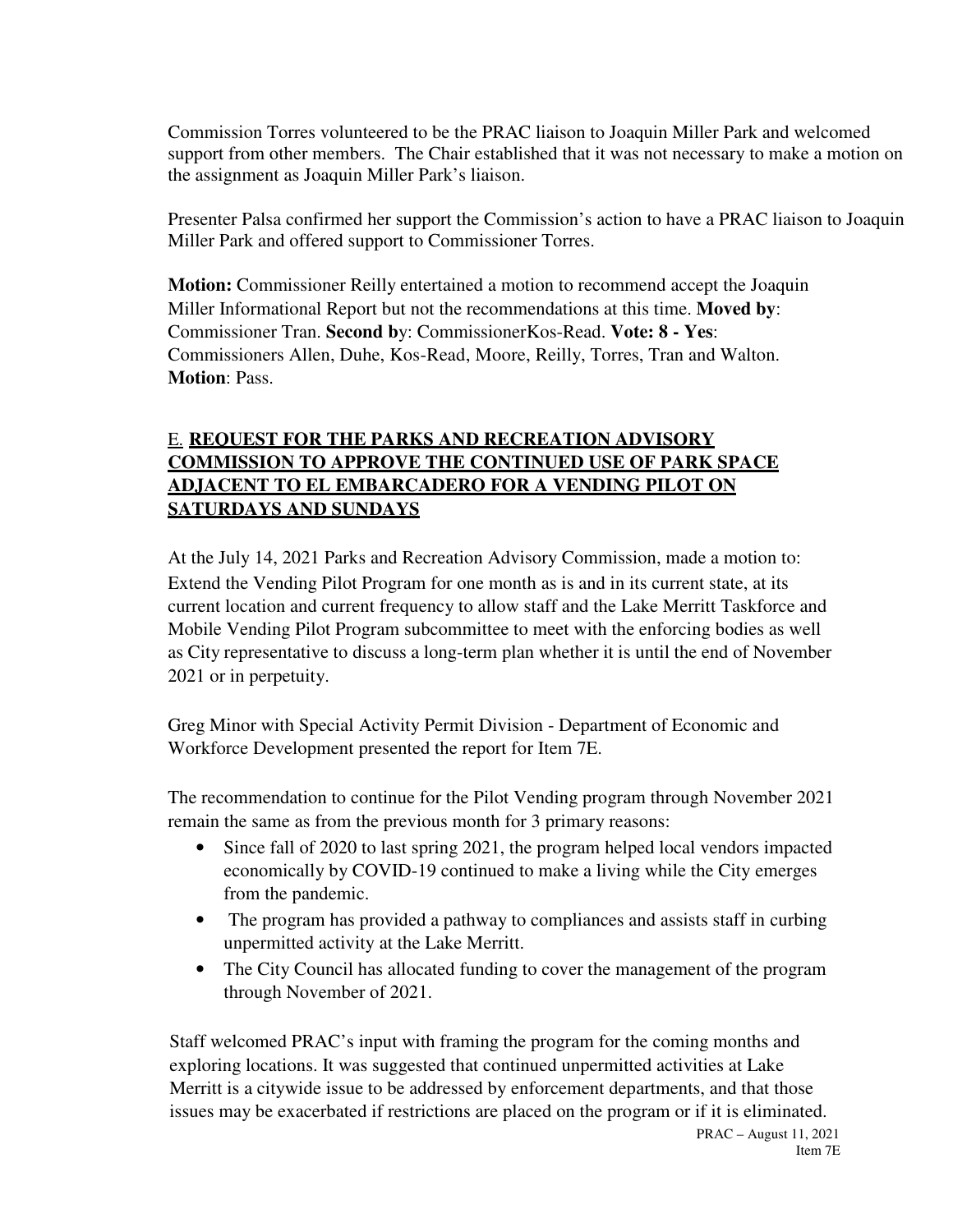Staff introduced Aurice Guyton Associate with the Black Vendors Association to provide information regarding program participants.

- As of August, there were roughly 50 vendors the LA vendor will no longer participated in the program at that time
- During the previous weekend 35 vendors were from Oakland, 1 - San Leandro, 2 - San Francisco, 2 - Sacramento, 2 - Walnut Creek, 4 Vallejo, Berkeley (no number provided)
- I merchant opened a small store front in Oakland (started selling merchandise and t-shirts through the Pilot Vending program in 2020).
- A majority of the participating vendors received a seller permits and business licenses.
- Vendors living outside of Oakland received a City of Oakland business tax license.

# **Public Comments: There were 16 Speakers.**

## **Commission Comments and Questions:**

 Chair Riley invited Council President Bas and Councilmember Fife to make comments. Both representatives support the efforts of the Vending Pilot program and its continuance through November while a more permanent sustainable path forward utilizing area across the city and addressing the various stakeholder concerns.

The PRAC subcommittee reported that efforts are underway to receive more detailed information from the Cultural Affairs Commission regarding rules for use of public space beyond Lake Merritt.

Meetings were held with community and staff stakeholders to discuss the El Embarcadero site, Council President Bas and staff, and the Farmer's Market organizer at Splash Pad Park. The Committee reported Council President Bas' office support of the Vending Pilot program being extended to the end of the year. The Farmer's Market organizer was in support of the program, but not its relocation to Splash Pad Park because of their own ongoing maintenance issues and concerns for support by the City, thereby making the site non-viable for the purpose of the Pilot. OPD suggested a brochure highlighting City park rules and ordinances would be helpful with the efforts to reduce illegal activities and educate the public. City Vending program staff and the Black Vendors Association, with guidance from the PRAC, will draft long-term plans for the Vending program for review and consideration.

Commissioner Allen made a motion to: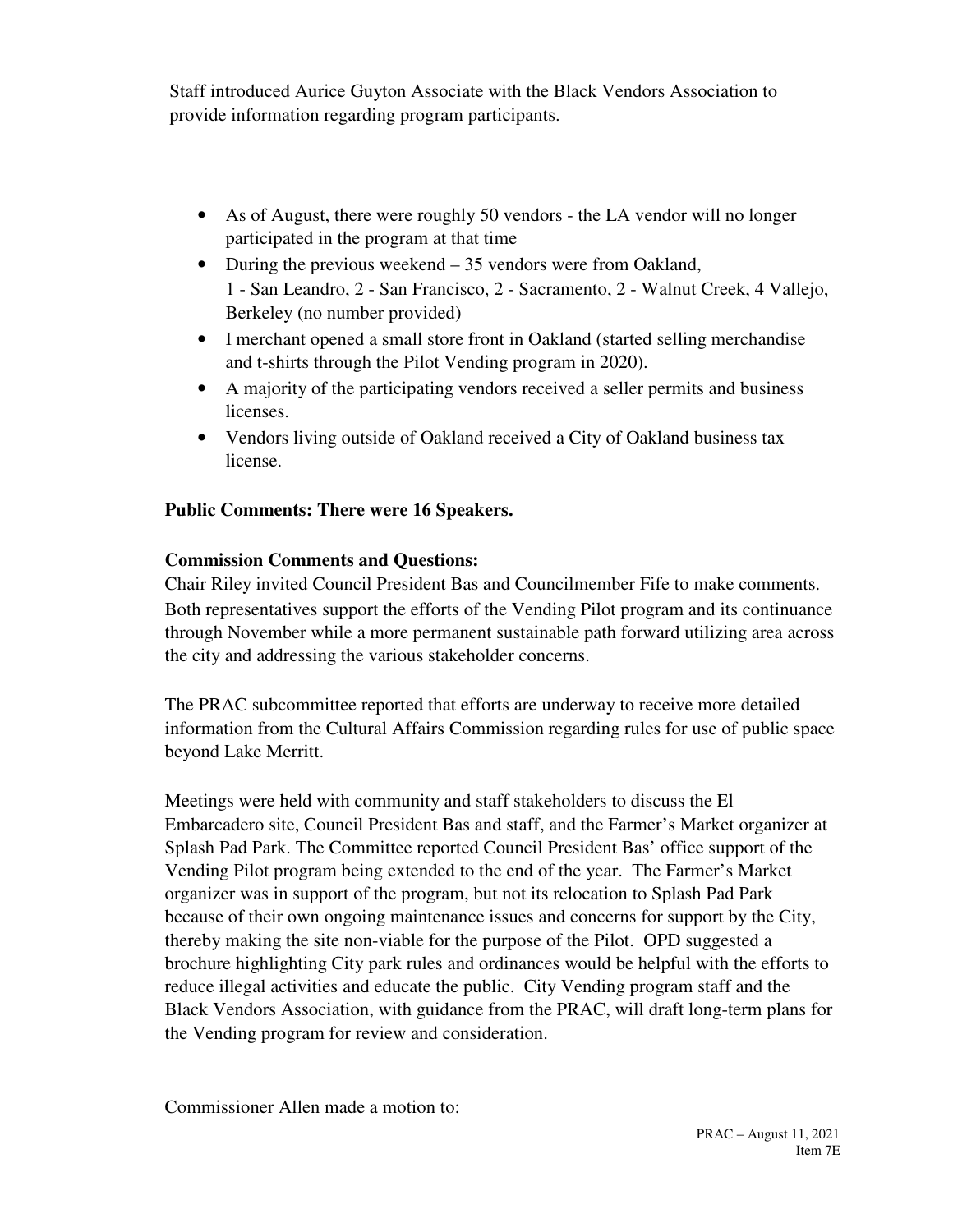*Move to approve the continued use of park space adjacent to El Embarcadero for a Vending Pilot on Saturdays only, and until the current funding runs out in November 2021. After which time, City staff and the Oakland Black Vendors Association will need to present a long-term plan to PRAC. Second by: Commissioner Walton.* 

**Directors Williams made an amendment to the motion to include the professional opinion of the Parks Department. Commissioner Allen excepted the amendment.** 

**The Commission engaged in a discussion regarding the Director's amendment and revised the discussion on the Vending program to reach clarity on the motion.** 

## **Commission Allen made a motion to:**

*Move to approve the continued use of park space adjacent to El Embarcadero for Vending Pilot on Saturdays and Sundays until the current funding runs out in November 2021. After which time, City staff, the Oakland Black Vendors Association, and Oakland Parks, Recreation and Youth Development will need to present a long-term plan to PRAC. Second by: Commissioner Walton.* 

Commissioner Kos-Read made a friendly amendment to: (1) replace *City staff with Oakland Parks, Recreation and Youth Development* - as leadership must be owned by a specific department which would include other departments to be involved

(2) with their guidance, that there is a potential way to reduce the intensity of use in that space and continued to be explored in the interim.

Commissioner Kos-Read also recommended not naming a specific external organization in the motion and referred the inclusion of relevant external parties to the decision of the Parks and Recreation Director.

Director Williams reminded the Commission that the Vending Pilot program was presented to PRAC because it takes place on park property, and that it is not a Parks and Recreation lead program.

Chair Reilly approved naming the external organization in the motion.

Commissioner Allen clarified the reference in the motion to City staff was to Greg Minor and that the Vending Pilot program falls under the leadership of the Economic and Workforce Development Department and offered to amend or restate the motion to… *this is with the economic and workforce development department partnering with Oakland Parks, Recreation and Youth Development to create a long-term plan.* 

Greg Minor made a recommendation to include in the language the City Administration which encompasses all City departments because the Vending program is a highly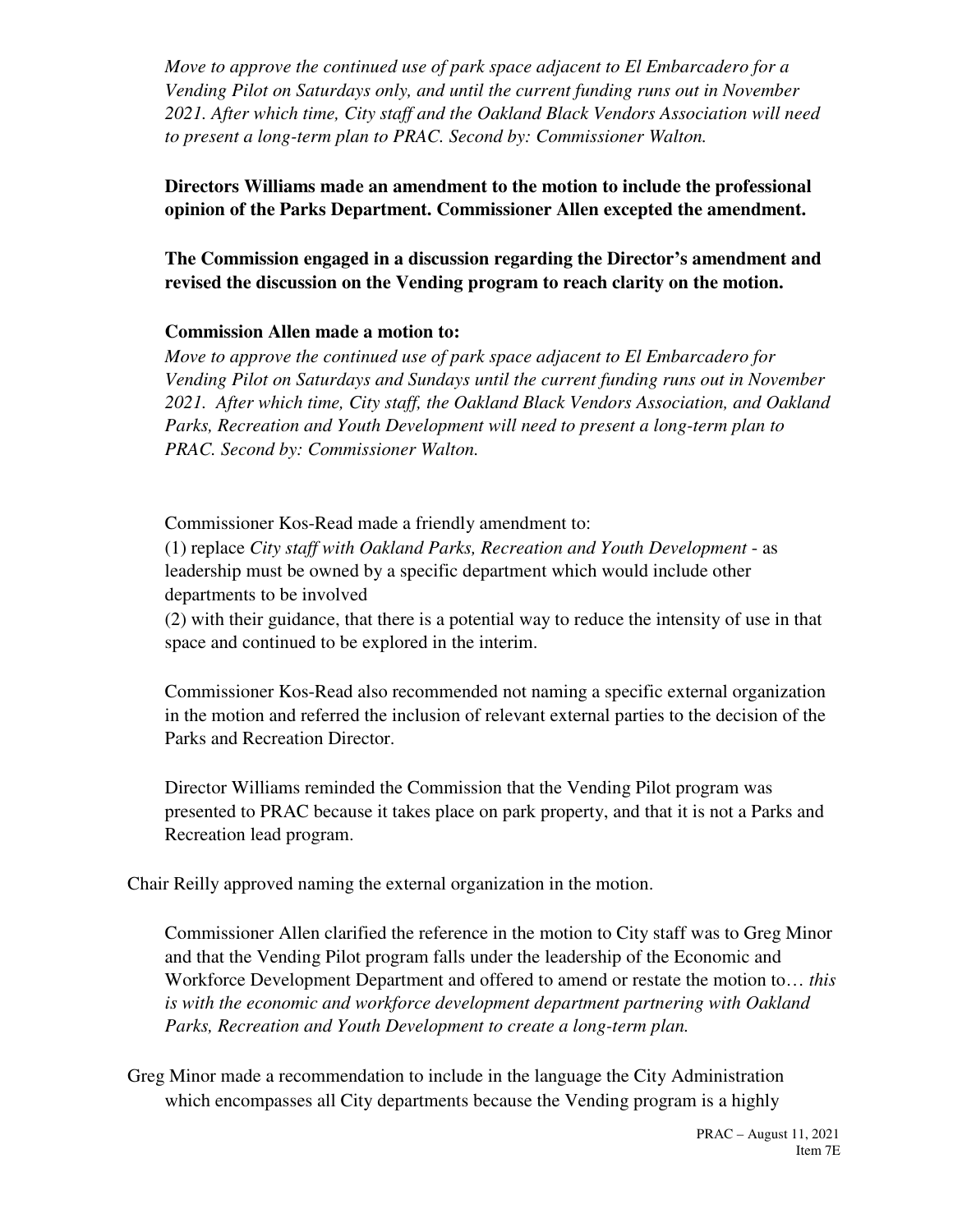interdepartmental effort.

Commissioner Allen made a motion to:

Approve the continued use of park space adjacent to El Embarcadero for a Vending Pilot on Saturdays and Sundays until the current funding runs out in November 2021, After which time, Oakland Parks, Recreation and Youth Development and other necessary City Administration, as well as Oakland Black Vendors Association will need to present a long-term plan to PRAC. Second by Commissioner Walton. The item was moved to a vote.

**Motion:** Commissioner Reilly entertained a motion to approve the continued use of park space adjacent to El Embarcadero for a Vending Pilot on Saturdays and Sundays until the current funding runs out in November 2021. After which time, Oakland Parks, Recreation and Youth Development, and other necessary City Administration, as well as the Oakland Black Vendors Association, will need to present a long-term plan to PRAC. **Moved by**: Commissioner K. Allen. **Second b**y: Commissioner Walton. **Vote: 8 - Yes**: Commissioners Allen, Duhe, Kos-Read, Moore, Reilly, Torres, Tran and Walton. **Motion**: Pass.

## 8. PLANNING AND CONDITIONAL USE PERMITS:

- 9. MEASURE Q: Oakland Public Works (OPW)
	- Hiring Matrix
	- Deliverables Tracking
	- Race and Equity Analysis
	- Final Budget

Oakland Public Works (OPW) staff provided the Commission a brief report on the latest outcomes related to Measure Q.

## Hiring Matrix:

Clinton provided a status update on Measure Q hiring related to over 40 positions and 15 different classifications including hires, vacancies and referrals to OPW for review and interview scheduling and ongoing recruitment. In some areas, the Department of Human Resource Management is moving to written performance examinations due to the lack or raters.

#### Deliverables Tracking:

Sean Maher reported that the department is making progress organizationally as a number of services in Public Works are receiving Measure Q Funding that. The agency is working on internal tracking differences to simplify the reporting in a consistent manner. They anticipate a report for the September meeting.

## Race Equity Analysis:

The team anticipate providing the Commission with a timeline for the Race Equity analysis at the September meeting. Stakeholders including the Race and Equity Department are being identified and gathered to participate in the process.

Since the July meeting, Harold Duffy has been installed as the Director of Oakland Public Works.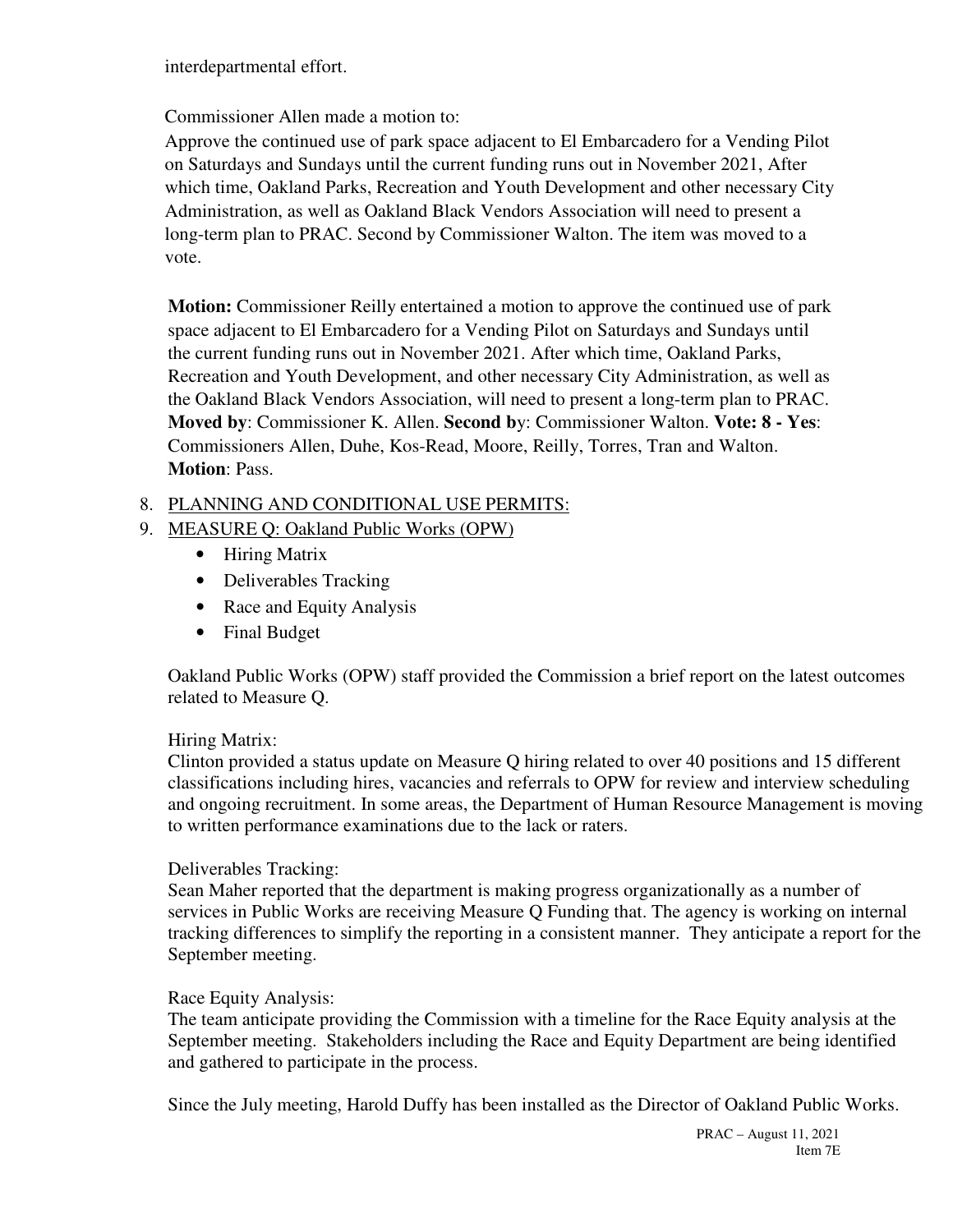He brings to the organization some three decades of public administration and public works experience. Director has instructed staff to develop a website for Measure Q.

Final Budget: Brook Levin – Co Chair of Measure Q

A couple outstanding around the budget that you know are still kind of out there one is that

- Wording on the Measure Q ballad does not include major capital improvement projects. One was added late in the budget process for Union Point Park. A public records request has not been filled.
- Public works is working matrix system for managing deliverables.

Public Comments: There were 2 speakers.

# 10. UPDATE FROM DIRECTOR, COMMITTEES, RECREATION ADVISORY COUNCILS (RAC) & ANNOUNCEMENTS:

## **COMMITTEES**

Rules: Kos-Read:

- The PRAC Committee has met with Cultural Affairs Commission which has extensively reviewed the last draft regulations
- Districts 2 and 3 are planning town hall meetings think those are important and i'm i really do hope that as we heard on the best practices from you know we've done some research on bending and mark bending rules in Los Angeles and you know anyways so it's a it's
- The project is a work in progress wants to be prepared for next year with updated enforceable rules for the whole City

Commissioner Allen: Lake Merritt Committee

• 4-part series town hall meeting are being planned to discuss community agreements for the Lake and Park Ambassadors.

# RAC's

Commissioner Allen: Mosswood

- The RAC resumed in August
- Town Camp concluded August 6. Campers received backpack give-aways from Comcast including school supplies and laptops
- Off leash-dogs concerns are being addressed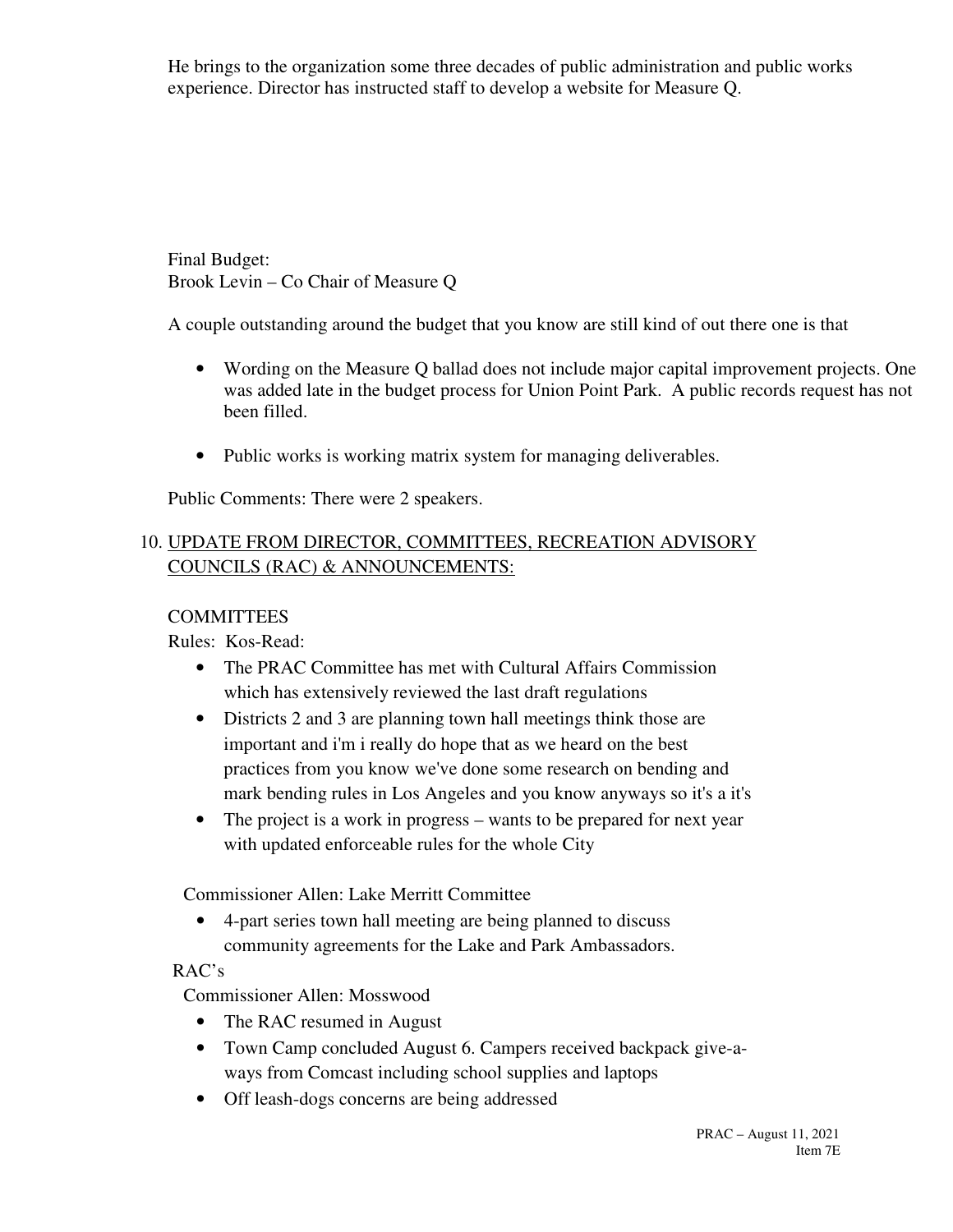• Afterschool begins 8/16

# **DeFremery**

• In communication with the Recreation Center Director – so success in reaching the OPD resource officer regarding off leash dogs and cars parked on the lawn

Brookdale

• Planned backpack school supplies give-a-way on 8/22, 11:30am

Announcements: Commissioner Allen:

September is Creek to Bay month. Parks will have activities that are going to be scheduled to do park cleanups and park beautification.

# CONTINUATION OF OPEN FORUM:

# 11. ADJOURNMENT:8:15

Commissioner Reilly adjourned the meeting in memory of Commissioner Kensie Smith's Aunt, Ms. Ruth Jordan. Services for Ms. Jordan will be held on August 20th 11:00 am at the Pilgrim Missionary Baptist Church at 831 S 43rd St in Richmond. Masks will be required. If you are unable to attend the funeral, there will be a viewing for Ms. Jordan on Thursday, August 19th from 1:00 to 5:00 at Fuller Funeral Home located at 3100 Cutting Blvd in Richmond.

*Next Meeting:*  Wednesday, September 8, 2021 Via Zoom

Respectfully submitted,

/s/ J. Nicholas Williams J. Nicholas Williams **Secretary** 

/s/ Diane Boyd Diane Boyd Acting Recording Secretary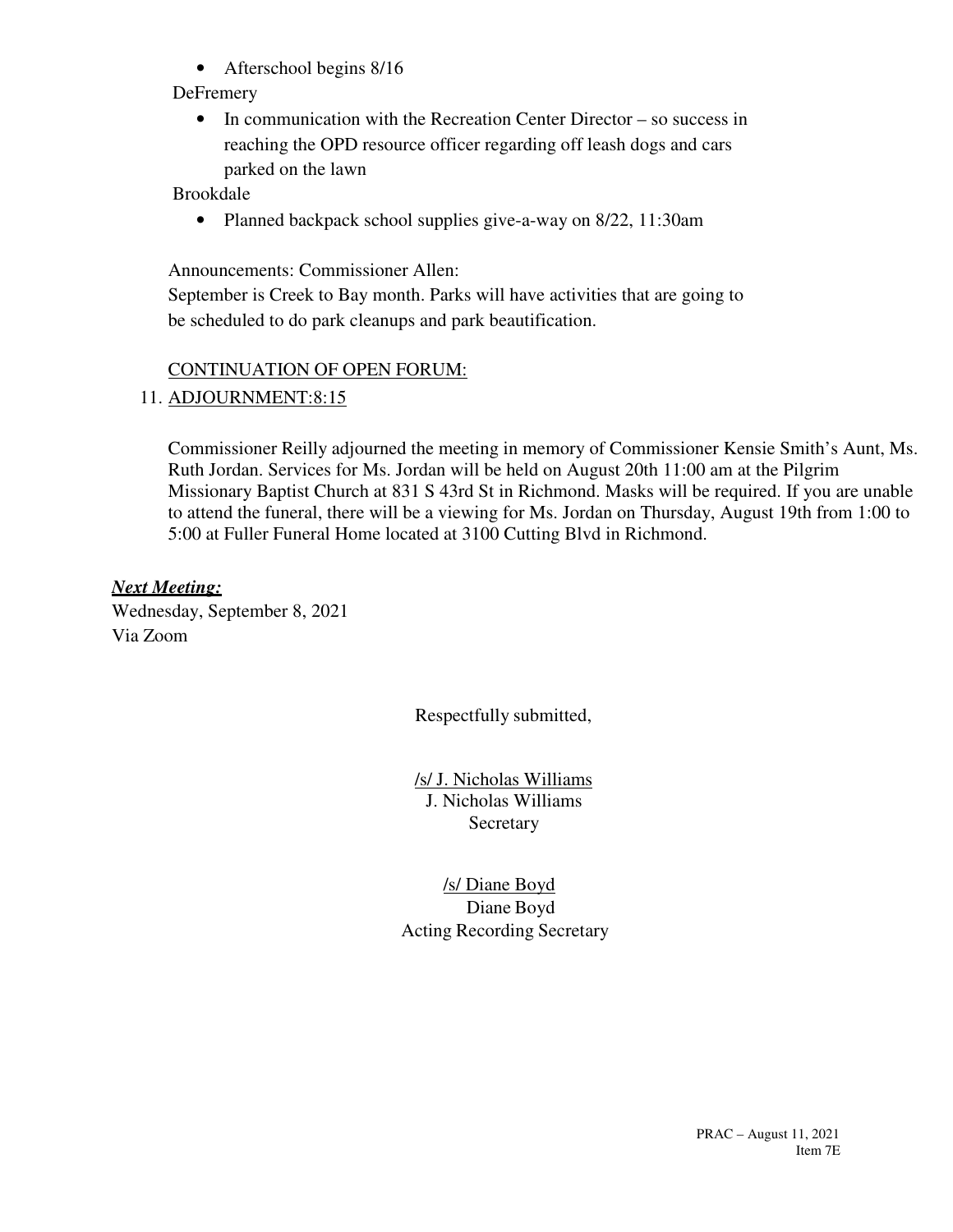

# **PARKS AND RECREATION ADVISORY COMMISSION - PRAC Wednesday, September 8, 2021, 4:30 P.M. Minutes**

## **Recording Link:**

http://oakland.granicus.com/MediaPlayer.php?publish\_id=8a893113-217c-11ec-9f1e-0050569183fa

- 1. CALL TO ORDER: 4:32PM
- 2. ROLL CALL:

ALLEN, DUHE, HA, KOS-READ, MOORE, REILLY, D. SMITH, K. SMITH TORRES, TRAN AND WALTON

PRESENT: (6) Commissioners Allen, Kos-Read, Moore, Reilly, Torres, Tran EXCUSED: (2) Commissioner Walton and Ha ABSENT: (1) Commissioners Ha and D. Smith LATER ARRIVALS: (2) Commissioners Duhe and K. Smith

3. DISPOSITION OF MINUTES:

Minutes for the August PRAC minutes will be reviewed at the October PRAC meeting.

- 4. MODFICATION OF THE AGENDA:
- 5. OPEN FORUM: There were 6 speakers
- 6. CONSENT NEW BUSINESS:
- 7. NEW BUSINESS:
	- **A. BROOKLYN BASIN PROJECT MODIFICATIONS PROPOSAL: MARINA EXPANSIONS***.*

The Parks and Recreation Advisory Commission reviewed the staff report presented by Catherine Payne Development Planning Manager for the City of Oakland and the Development Planning Division.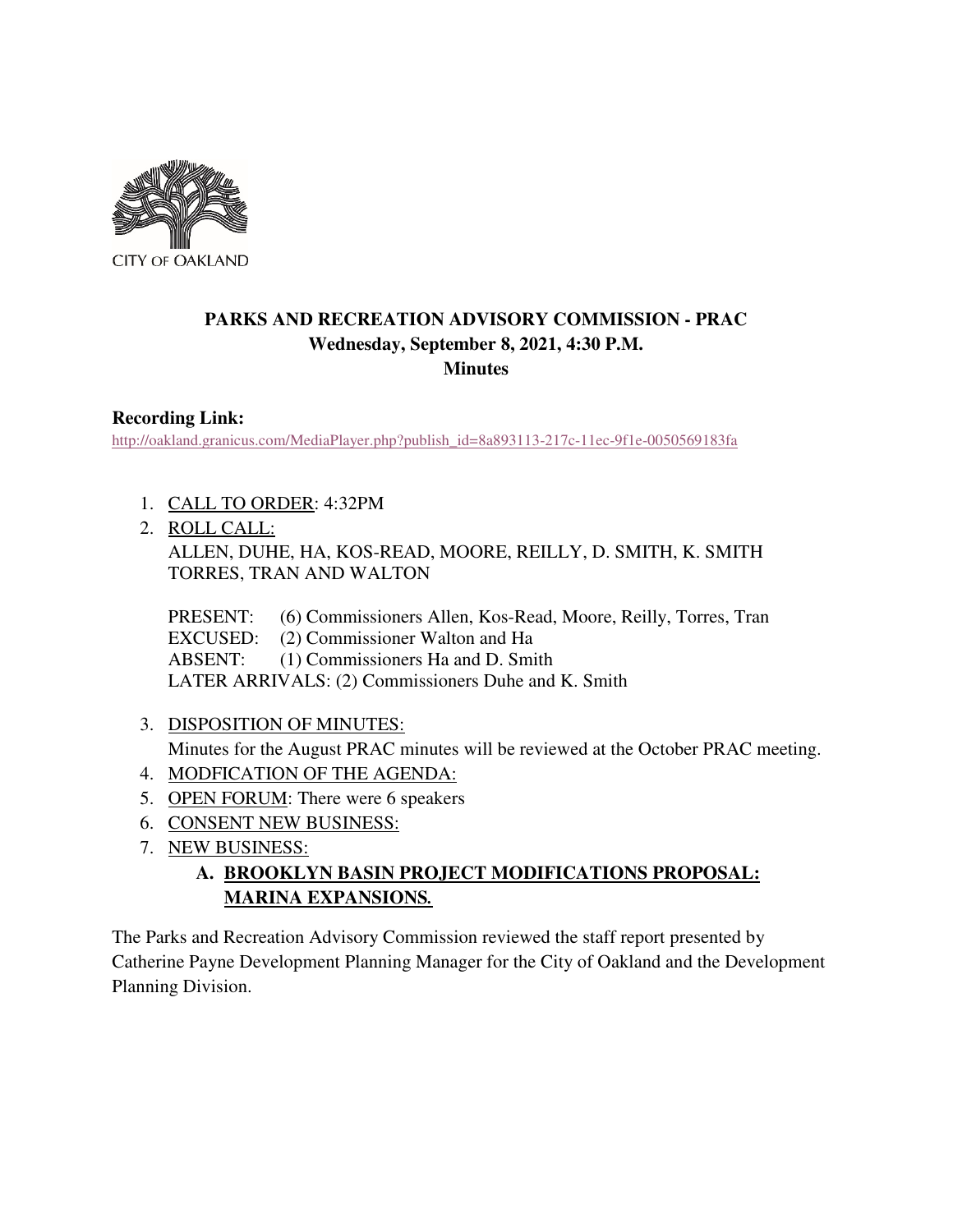## Planned Project

Staff requested that PRAC provide input on a specific aspect of a current proposal related to Brooklyn Basin. The Commission was informed that the Brooklyn Basin Master Developer proposed expansion of planned Marina facilities in the Oakland Estuary fronting the Brooklyn Basin specific to the Township Commons Park. The already approved planned project does not include Marina facilities fronting Township Park. Where the proposed project does include Marina facilities along most of the length of the park and a water taxi dock at the southeastern most end near the 9th Ave Terminal. The planned project was approved and entitled in 2009. Other elements of the planned project described included 3100 new dwelling units, 465 affordable units, up to 200,000 square feet of commercial space, parking and 30 additional acres of new parks. Staff announced that the project is currently being delivered.

The Commission was encouraged to review the staff report and offered to guide the members through the graphics showing that aspects of the project that have been delivered and the final entitlements under consideration.

Staff stated that all of the final development permits or final entitlements for the parks have been approved leaving the parks to be delivered on a phased in basis along with the residential development. The Commission was directed to review the staff report to see the location of the 167 slips approved in the planned project.

## Proposed Project

In review of the proposed project, staff outlined the addition of 600 dwelling units, the relocation of 1 tower closer to 5<sup>th</sup> Avenue, the expansion and extension of Marina facilities from Clinton Basin along the entire length of Township Commons to include 158 slips. The proposed project also includes the relocation of planned slips from the northeastern side of Clinton Basin further out toward South Park, and the addition of a water taxi dock in front of the 9th Avenue Terminal.

## Necessary Steps for Approval of the Proposal Improvement

- Receive PRAC comments on the Marina facilities adjacent to parks
- General Plan Amendment and Rezone
- Amendment to the Development Agreement for the entire project (Currently under negotiation through Economic Workforce Development)
- Revision to the Planned Unit Development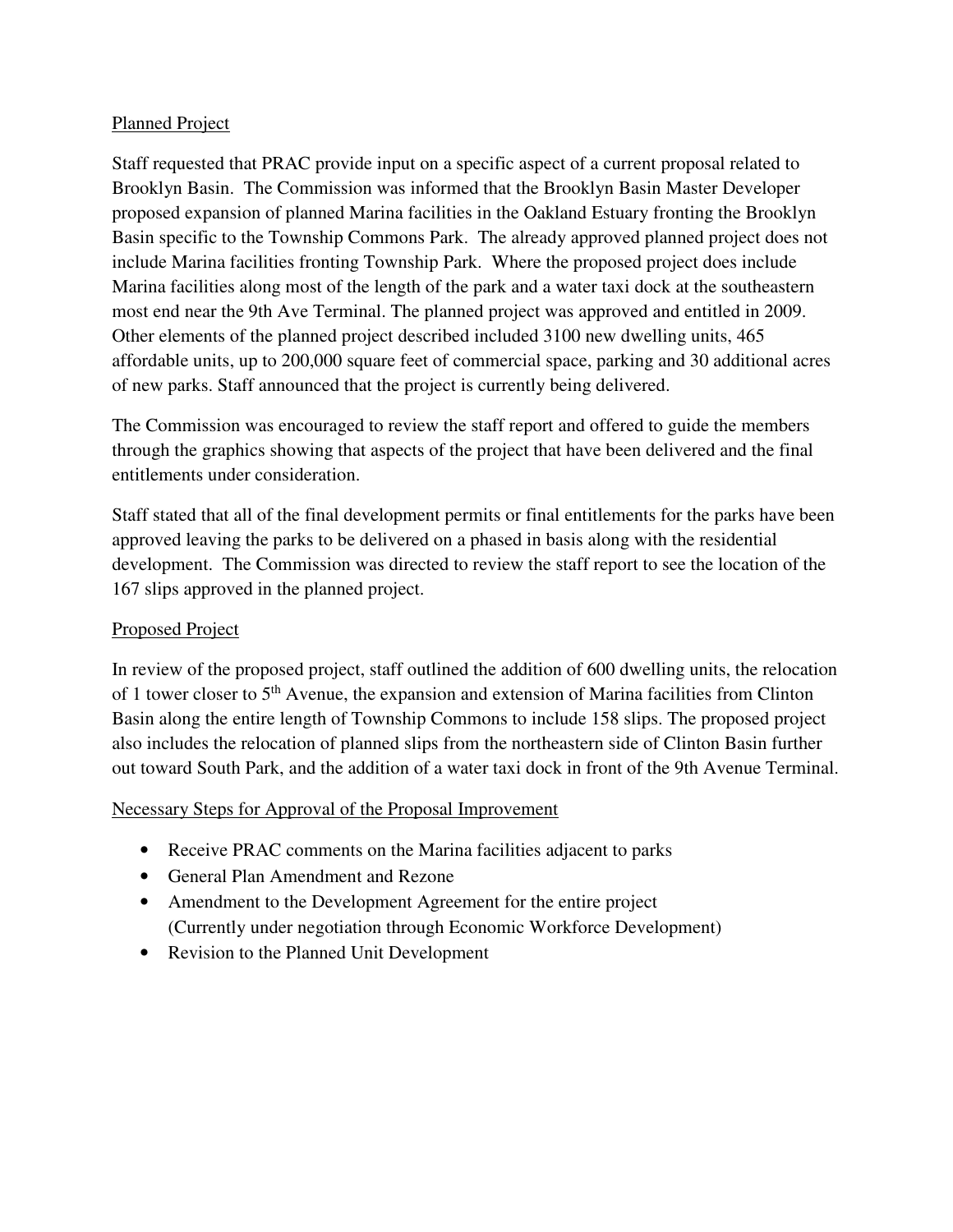#### Process and Next Steps

- Present the project to the Design Review Committee in September. In addition to facilities adjacent to parks, the discussion will also include the proposed relocation of towers.
- Presentation to the Planning Commission
- 2 meetings at City Council
	- 1. Project subject to a Resolution
	- 2. Project subject to an Ordinance
- Currently in the EIR process under CEQA California Environmental Quality Act.
- Complete review of draft EIR comments and draft final document. Circulated and convene hearings before the Planning Commission for recommendations and decisions.
- Meetings with City Council

Ending their presentation, staff informed the Commission that applicant Eric Harrison was present to make a presentation and offered to share graphics from the staff report.

#### Applicant Eric Harrison

Mr. Harrison provided a visual presentation for the Commission which may be reviewed in its entirety via the following link at time-marker 27:01 / 2:59:40. He was joined by Jeff Pence from Pacific Marina Development and Jim Jacobs with Hart Howerton.

#### http://oakland.granicus.com/MediaPlayer.php?publish\_id=8a893113-217c-11ec-9f1e-0050569183fa

The presentation reviewed the parameters of the planned and proposed projects as described in the staff report. Developers studied aspects of local and out of state venues for design ideas. These venues featured designs where marinas and open spaces interfaced. Locations included Jack London Square in Oakland, San Francisco, Washington, D.C., and Chicago's Lake Front Trail.

Mr. Harrison stated that in addition to Brooklyn Basis's various housing levels and retail opportunities, developers were exploring ways to make the project multi-modal to support residency without dependency of a vehicle as the reduction in parking requirements is being considered. The implementation of free shuttle services has been provided and will transport residents and visitors to and from local BART stations.

Developers are studying the possible implementation of a water taxi service as a second way of activating the waterfront and estuary. Watercraft with the capacity of 20 to 50 passengers is recommended as an additional means of transporting users around the waterfront, Alameda and other points of access of the Bay. Conversations are being held with water taxi operators.

The Commission was informed that after a study of the sea floor near the Clinton Basin, it was determined in the best interest of the project to build within existing environment where dredging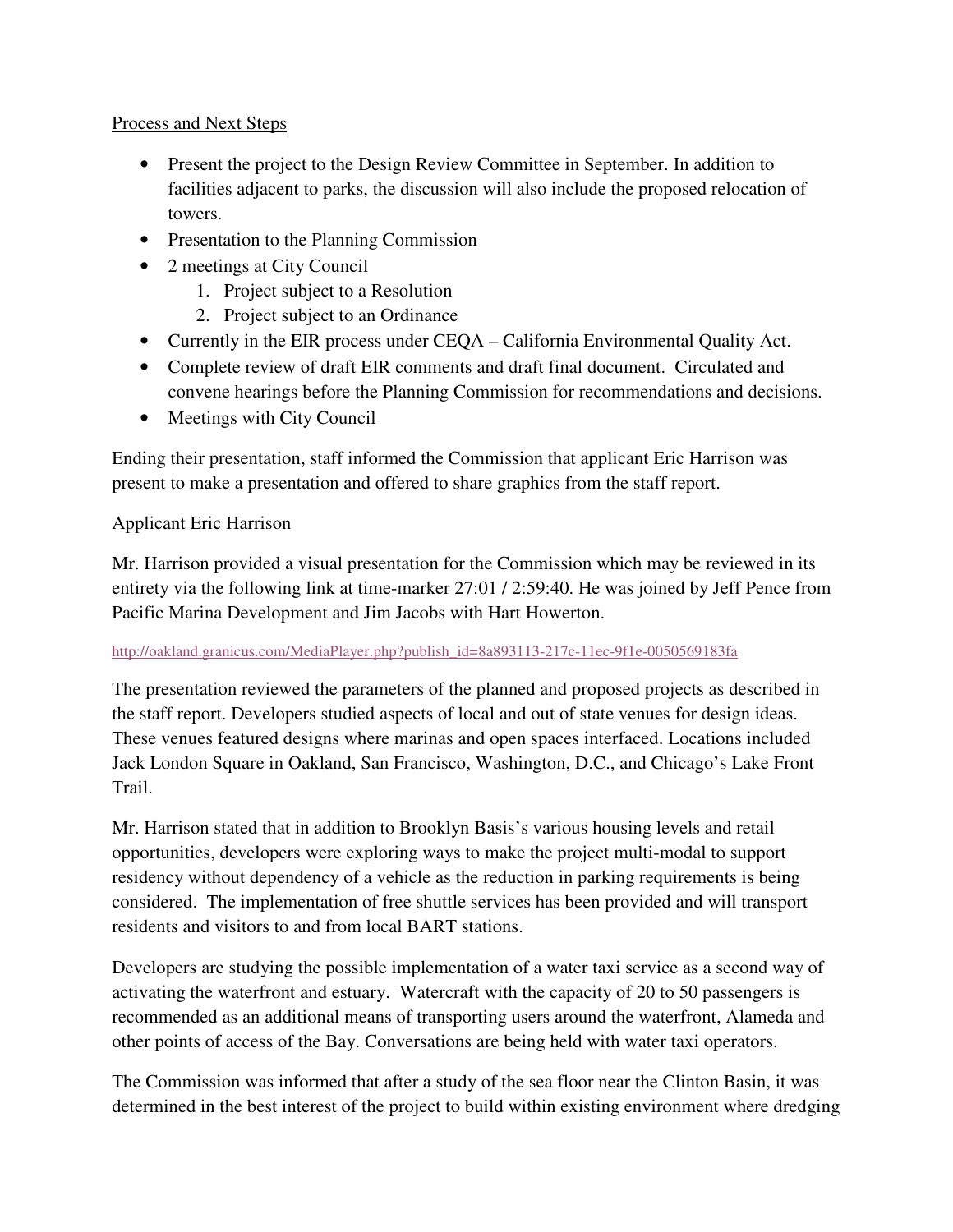would not be needed. Four viewpoint simulations from around Marina were shared. The fourth viewpoint included the 9th Street Terminal where an existing public access ramp could be used for water taxi service. Locations for parking and dock area off-loading accommodations concluded the presentation.

PUBLIC COMMENTS: There were 11 speakers.

## COMMISSION COMMENTS:

Chair Reilly clarified that the Commission's role was to receive public comments and provide individual comments on the item. And that the body would not vote to approve or disapprove the project, but that staff would take project for further review by the Planning Commission and City Council.

Commissioner Allen:

- Will the number of affordable housing units be increased and will low income housing units be included in the plans?
- Will parking be increased for non-residential users?
- Inquired if the OSCAR has been reviewed. It provides 11 areas which address marina improvements, boat slips, open spaces and shoreline access.
- The PRAC meeting does not provide sufficient time needed to provide adequate feedback on the proposal.

Planning Staff: Affordable housing is not related to any specific required findings for parks and it was not included in the report, however, staff can provide that information to the Commission.

Applicant has indicated the additional 600 units they are proposing would comply with the current requirements regarding the affordable housing impacts. Either they would provide the units as required under the ordinance or they would pay the impact fee.

The applicant is not proposing any additional parking at this time. Right sizing the residential parking to conform with City's codes that were updated few years ago. Plan on having public parking that's publicly accessible as cited for parcels G and parcel H. Residents would not park there. Off street parking will increase after construction clears.

Regarding OSCAR - Staff's specific responsibility is to identify the regulatory findings that have to be made. Staff are not aware of any specific findings and are relying on PRAC to help determined if anything is missed.

Mr. Harrison provided the Commission with housing allocation levels required and added information regarding the creation of an endowment to establish housing in other neighborhoods.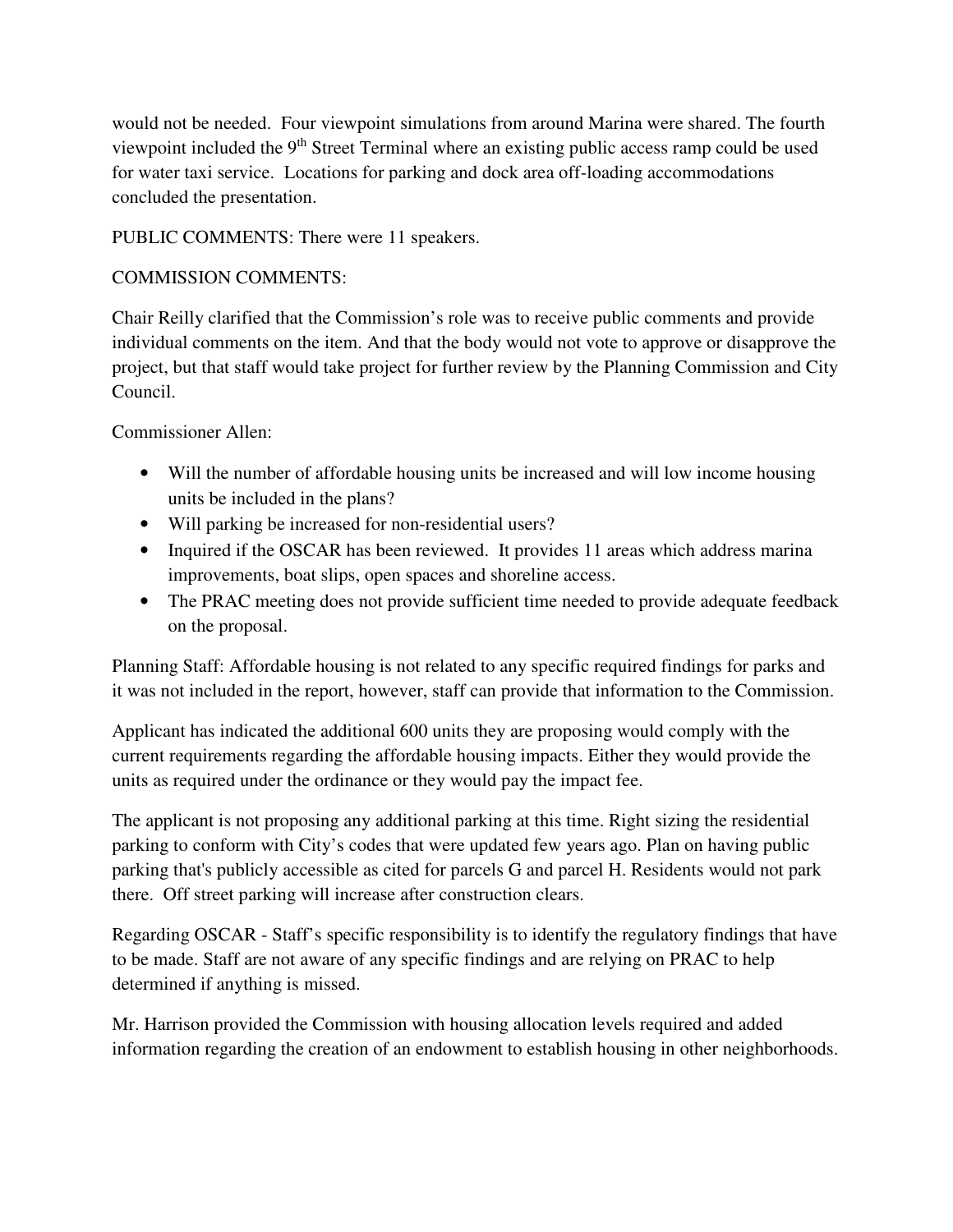## **Commissioner Duhe:**

- How does the team forecast what parking will be available for new residents and then the influx of new visitors?
- What are the numbers and the data?
- Public comments today have been negative. Was community feedback received? Was there a poll? If so, what was the feedback received that indicated moving forward with the project as presented? When were community comments and feedback received?
- Where is the support from the community that will be impacted the most?

Staff informed the Commission that the comment period on a draft supplemental EIR including an analysis regarding parking has closed. The draft will be made available to the Chair and staff. Eric Harrison offered information regarding parking demands, and that an outreach meeting was held 4 years ago at the Jack London Aquatic Center (JLAC). At that time, the team received concerns from residents, and they are looking to receive comment during the current review process.

The Commission recommended and encouraged the developers go back to the community for comments on the project.

Commissioner Kos-Read:

- Does not want to utilize limited urban space for more parking
- The water taxi idea better ideas out of all that has been put forward.
- The visuals presented in the staff report were underwhelming. Would like to see the presentation by Mr. Harrison made public. receive copy of the presentation by Mr. Harrison and placed on the website.
- Some of the boat slips could be helpful and can contribute to the livelihood of the overall neighborhood.
- The current visualization looks to be more than is ideal to preserve more direct water access.
- The project does not feel focused on public access.
- Would not look to Jack London Square as a model for the Brooklyn Basin. It is a challenge to activate. The lay out for gaining access to the water impacts the viability in usability and friendliness of the space.
- Requested clarification on an image in Mr. Harrison's presentation depicting a bike pedestrian bridge along the Estuary linking to the development.

Staff informed the Commission that at one point the bridge in question was a project sponsored by Public Works and is not a part of the current development. The Commission will be provided with a status update.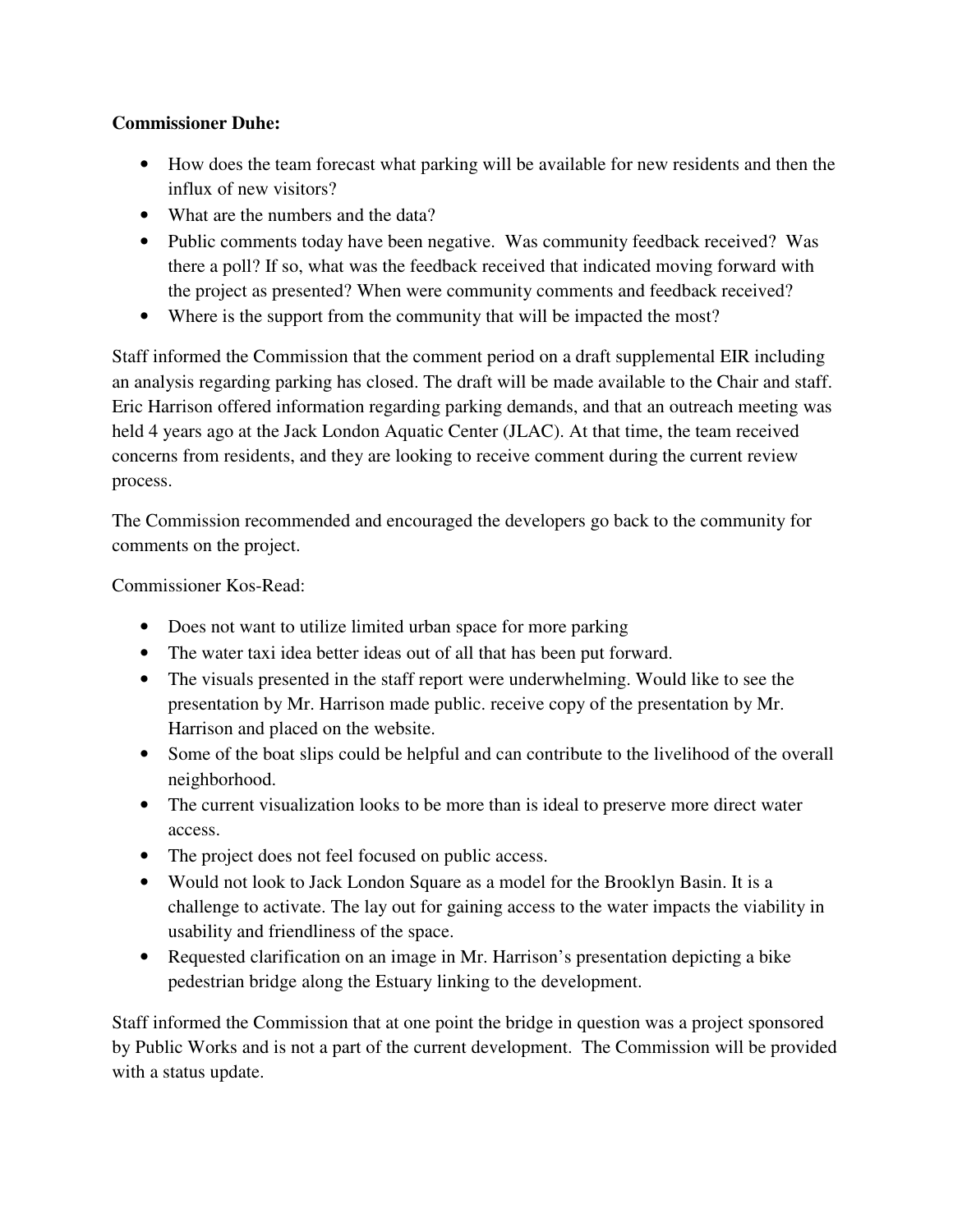Commission Moore:

- A marina will completely change the waterfront experience for people and wildlife especially due to the estuaries and marshes proximity, and the constant rise of the sea level.
- Marshes and estuaries are extremely important to the health of the existing wildlife
- Motorized watercraft are detrimental to the health of wildlife and are dangerous to kayakers and folks on non-motorized craft.
- Waterways and wildlife are environmental impacted by motorized watercraft as petroleum products are released into the water as a function of the motor.
- The Viewshed will be completed impacted. Public marinas that are publicly accessible have locked gates. One must be a marina holder to get through. Access to the waterfront with be taken away and will heavily impact wildlife trying to pass safely through the sides versus the channel where boats from surrounding marinas operate.
- Supports fellow Commissioner's recommend to review the OSCAR.
- The BCDC (San Francisco Bay Conservation and Development Commission) will most likely have an issue with the project due to sea level rise and their goal of preserving marshes and estuaries in the Bay. The BCDC monitors what is happing around the Bay to the Golden Gate Bridge.
- One meeting 4 years ago for public comments is unacceptable. Highly recommends a community engagement process just including the marina since it was not included in the original plan 10- 15 years ago.

Commissioner Tran:

• Why is this project being proposed now?

Planning staff deferred to Eric Harrison as the proposal was made by the Master Developer.

Eric Harrison informed the Commission that the proposed project has been in progress for three and a half years. Changes in the California building codes in 2013, allowed for the additions in the proposed project including housing units and partnership with Pacific Marina Development.

# Chair Reilly

- Supports the addition of housing and parking based on new regulations. Oakland needs low-income, free and affordable housing.
- Agrees visuals on the report could be construed as misleading.
- Not a fan of privatization of public spaces or the private encroachment into Oakland public spaces. For that belief, does not see a good reason to have a Marina here. Does not want to cede public space in favor for a place for people to make money and for rich people to park their boats.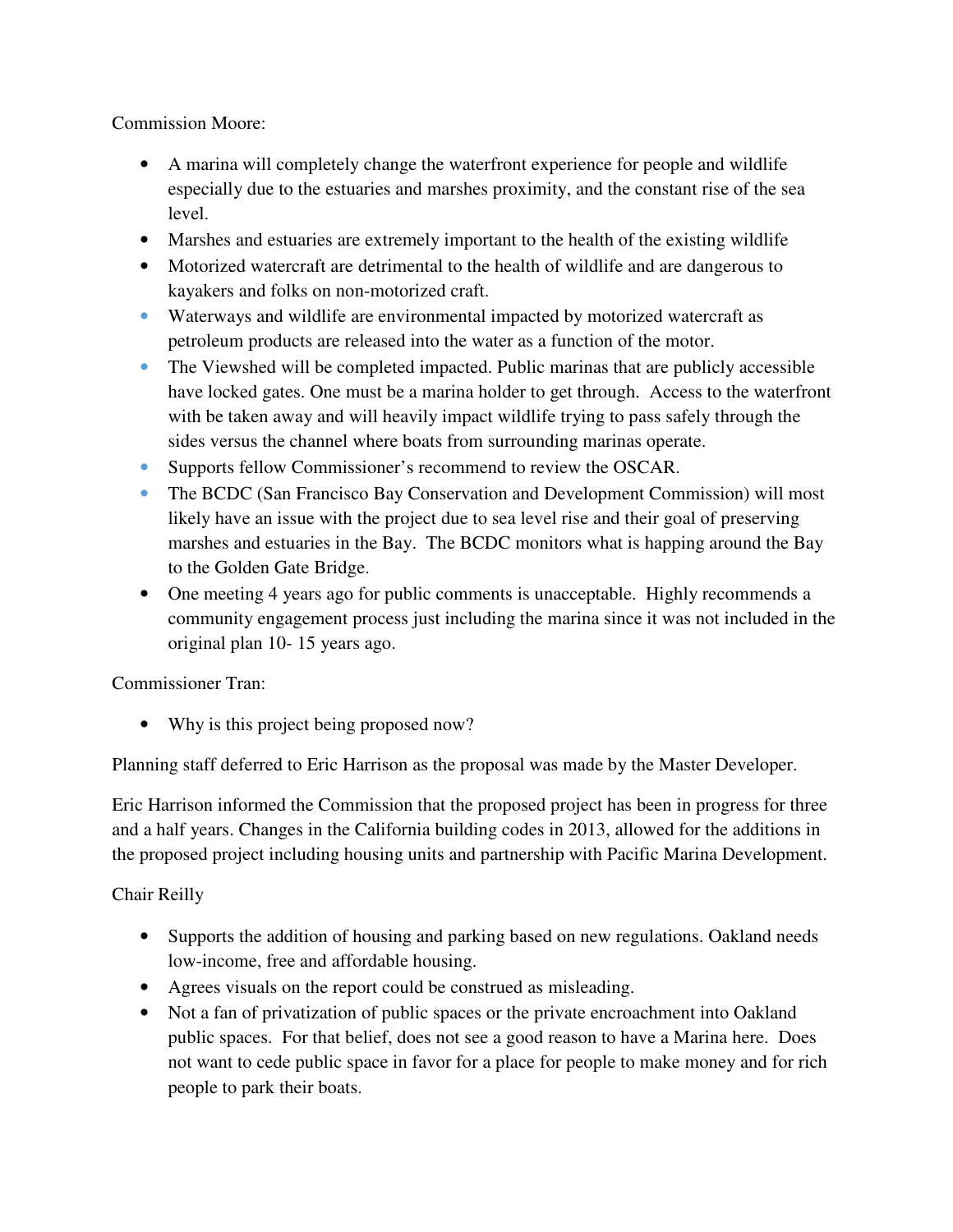- Has voted many times against having advertising or logos on Oakland public spaces even when those organizations are giving money. probably the most important thing here and I would like to see that as both
- Public access to this water is the most important aspect here. Would like to see that bolstered as much as possible with access points that are affordable or free.
- Leaning in favor of the water taxi proposal. Would support the use of private water taxi as a form of transportation. It would be better for traffic congestion and greenhouse gas emissions. Would support 30 to 40 people in a private water taxi for their commute to work and not in individual cars.
- Can elements of the project be separated or is it all in one? Specifically related to the waterfront, can the marina be removed, but keep the water taxis and public access?

Planning staff informed the Commission that the Planning Commission and City Council are being asked to make discretionary decisions, so they can elect to approve parts of the project and not the entire project. Whether the applicant would agree to that or not is a separate question.

You see this information reports commissioner do it right pressure but thank you so OK seconded by cost free if there is no further discussion

**Motion:** Commissioner Reilly entertained a motion to recommend PRAC receive the informational report. **Moved by**: Commissioner Duhe. **Second b**y: Commissioner Kos-Read. **Vote: 7 Yes**: Commissioners Allen, Duhe, Kos-Read, Moore, Reilly, Torres, and Tran. **1 Abstain:** Commissioners K. Smith. **Motion**: Pass.

**B. NOT USED** 

# **C. REQUEST FOR THE PARKS AND RECREATION ADVISORY COMMISSION TO REVIEW, PROVIDE COMMENTS AND RECOMMEND ACCEPTANCE OF A GIFT FROM PROJECT BACKBOARD, IN PARTNERSHIP WITH ARTIST ADIA MILLETT, FOR THE LOWELL PARK BASKETBALL COURT RENOVATION PROJECT.**

The Parks and Recreation Advisory Commission reviewed the report for Item 7C presented by Myka Hammock Sports Coordinator.

Staff requested the Commission approve the renovation of the Lowell Park basketball court as gifted in partnership by Project Blackboard. In relationship to Lowell Park's softball field, baseball field and the newly installed fitness court, the renovation of the basketball court will round out the neighborhood sport complex.

The Commission confirmed that the total amount of the gift, \$92,700.00, equals the total amount of the project.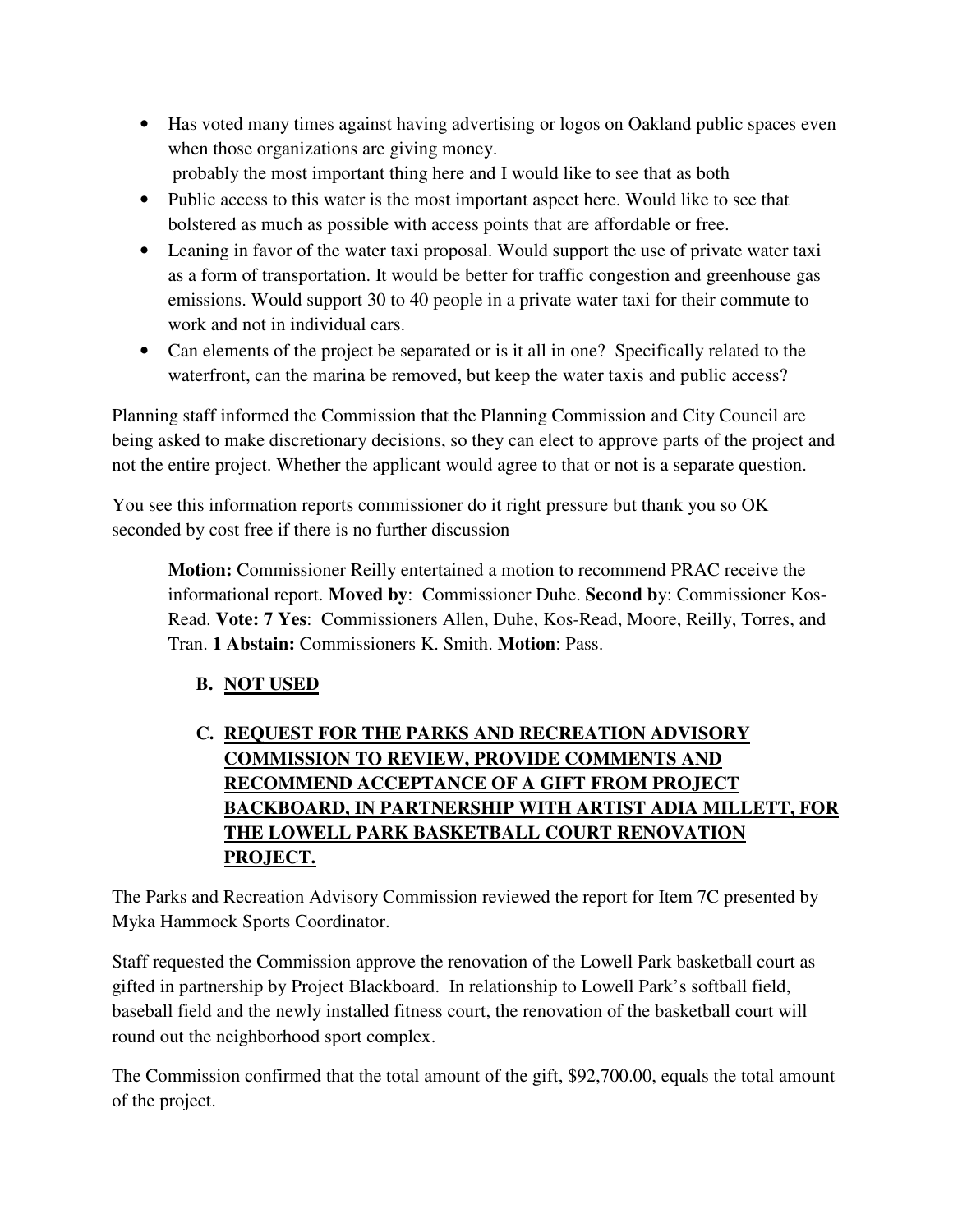#### PUBLIC COMMENTS: There were no speakers.

## COMMISSION COMMENTS:

#### Commissioner Allen:

Staff confirmed for the Commission that artist Adia Millet is a local artist and will be engage in a community meeting to receive ideas and feedback on the design for the surface of the court. The artist will be responsible the maintenance of the artwork for 6 months. Staff offered to invite the Commission to the community engagement meeting and to view samples of her work online at the link referenced in the staff report. Director Williams informed the Commission that because the proposed art project is a maintenance activity, a presentation before the Public Art Commission is not necessary.

Chair Reilly confirmed that the Commission would have the opportunity to view the proposed artwork and design at a later meeting, and that the purpose of the staff report was to seek the body's recommendation to receive the gift from Project Blackboard.

## **Note: Commissioner Kos-Read was excused before the motion on Item 7C. was made.**

Motion  $(1)$ 

**Motion (1):** Commissioner Reilly entertained a motion to accept the gift and receive the art design review on another agenda. **Moved by**: Commissioner Duhe. **Second b**y: Commissioner Allen. **Vote: 5 Yes**: Commissioners Allen, Duhe, Moore, Reilly, and Tran. **Motion**: Failed due to insufficient quorum.

#### **Motion was Suspended**:

After the motion and votes were tallied on item 7C, Chair Reilly determined that all Commissions participating on Teleconference were not present during motion. At 6:35pm, the meeting was suspended for 5 minutes

#### **The meeting reconvened at 6:40pm and a second vote was taken on the item:**

#### Motion (2)

**Motion (2):** Commissioner Reilly entertained a motion to accept the gift and receive the art design review on another agenda. **Moved by**: Commissioner Duhe. **Second b**y: Commissioner Allen. **Vote: 7 Yes**: Commissioners Allen, Duhe, Moore, Reilly. K. Smith, Torres, and Tran. **Motion**: Passed.

- 8. PLANNING AND CONDITIONAL USE PERMITS:
- 9. MEASURE Q: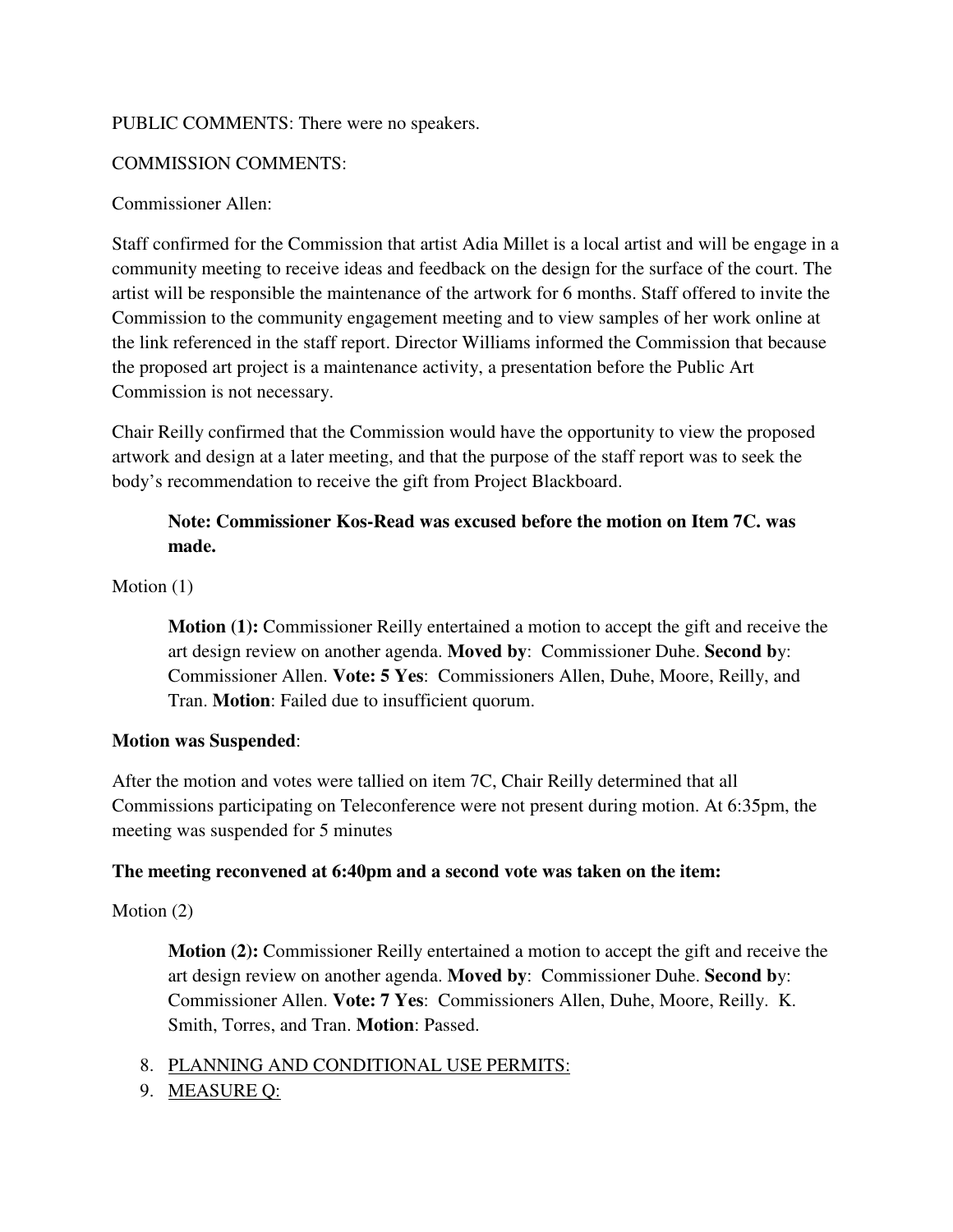The practice is the oversight committee for the measure Q funds for parks and for water and so we do have a number of items that we were going to be discussing tonight

- Measure O website
- Hiring Matrix
- Performance Reporting
- Budget

#### Measure Q Website: Sean Maher

The Measure Q website is activated. Reports made to the PRAC Commission will be posted for public review. Staff screen shared the view of the website and review various aspect of the funding represented by the Measure Q including adopted budgets and funds allocations. To access the website, the public may Google *City of Oakland Measure Q*. The page is titled Measure Q at Work. Contact: Sean Maher @ smaher@oaklandca.gov.

#### Measure Q Ad Hoc Committee – Brooke Levin

The Measure Q website is a portal where the community can receive information about the budget, park maintenance budget, equity analysis and review the quality of park maintenance the clean water program and tree maintenance. Homeless funding allocation will be managed by two other departments and phased into the website. Under Public Works, performance measures including restroom cleaning, mowing, litter pickup will be available.

#### Hiring Matrix: Sean Maher

Staff shared the hiring matric via the Measure Q website and reviewed scheduled interviews, exams and hiring across various classifications.

## Performance Reporting Update:

At the last ad hoc meeting, staff shared ad hoc Commissioners and community members initial work being done to pulled together the ways Public Works already tracks the services and monitors the services that are funded by Measure Q. The priority is marrying those two the explicit performance requirements of the measure itself. The goal is to provide a one at a glance resource. Hope to provide draft reporting next month.

#### Inequity Analysis:

The next immediate priority is an equity analysis. A number of annual reports or annual analysis are required of Measure Q. This s a relatively new requirement that is the responsibility of all City departments across all agenda reports brought to City Council and to other oversight bodies. The City's Department of Race and Equity's model for change is building internal capacity and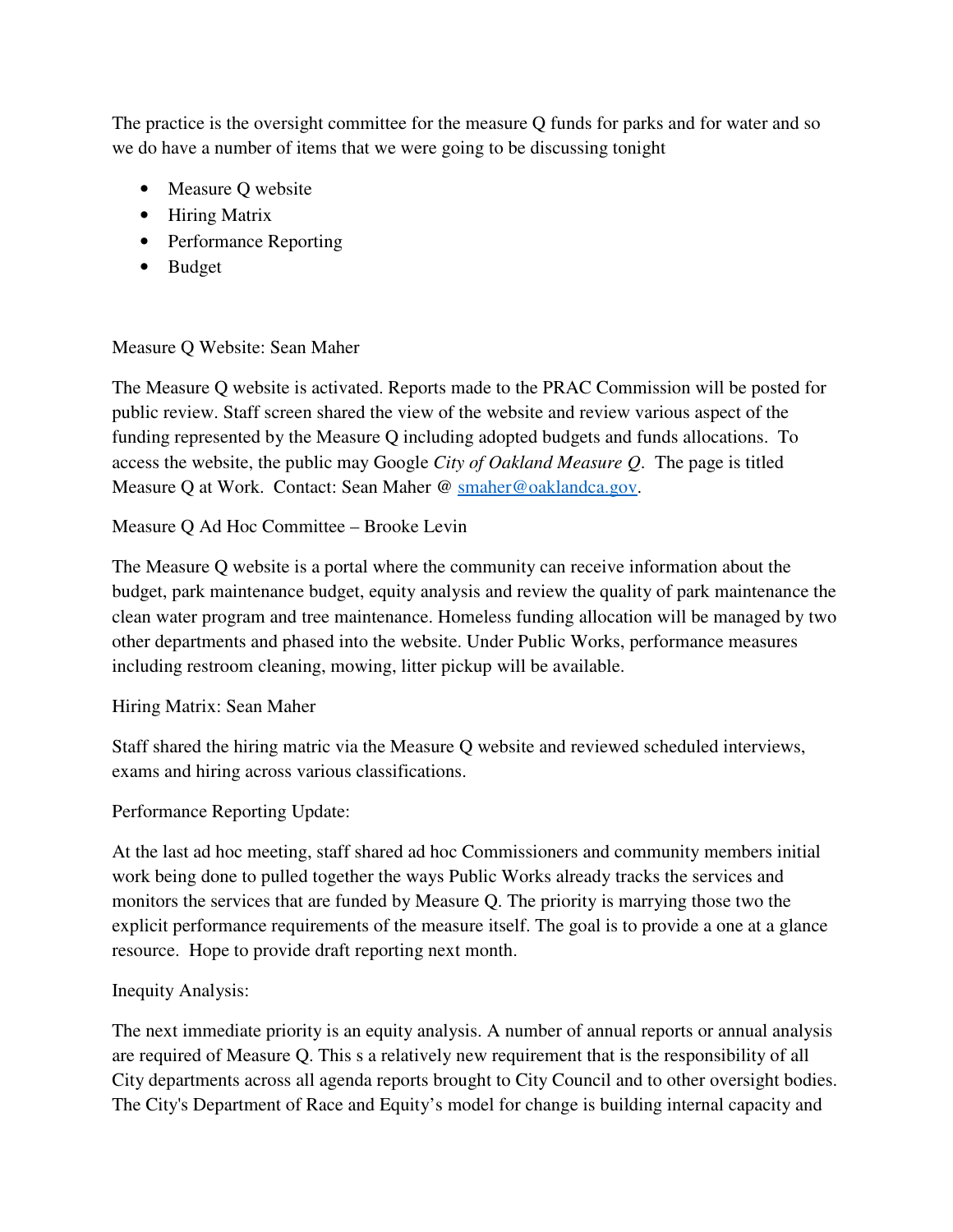charging departments with the responsibility for building equities and being responsible for implementing equity change principals.

Budget Update: Sean Maher

The ad hoc committee will invite the Budget Office into the next meeting.

Brooke Levin: Will review documents to ensure all projects track well. The One-Time funding column needs to be clarified.

PUBLIC COMMENT: There was 1 speaker.

# 10. UPDATE FROM DIRECTOR, COMMITTEES, RECREATION ADVISORY COUNCILS & ANNOUNCEMENTS:

Director Williams:

- In response to the rising COVID-19 numbers, OPYRD's Afterschool program was suspended for two weeks. There have been minimal incidents with COVID-19 at the recreation centers. All have been managed well.
- 420 kids are participating in the Afterschool program.
- Youth Sports and Basketball programs continue to operate. 1500 kids participated in the citywide program.
- Aquatics and Adult Sports are operating.
- On August  $29<sup>th</sup>$ . Lions Pool celebrated its 92nd birthday. The facility originally opened on August 29th 1929.

# COMMITTEE UPDATES –

Tree Committee - Commissioner Tran: Comments received via email due to connectivity issues:

## **Questions and recommendations that the Tree Committee had on the Oakland Canopy and Land Cover Assessment Report, 2020**

**Questions** 

- Increasing tree canopy in all areas of Oakland is seen as a good/desirable outcome in the report. What about the role of tree canopy in wildfires?
- Tree inventory of street, public trees was part of this effort.
	- o What came out of it and can the public access this information?
- What is the reasoning for organizing by district and other ways it was organized? Will this be tied to any funding allocation?
- Any need to outline what the historic tree canopy coverage was and how tree canopy is adapted for current conditions?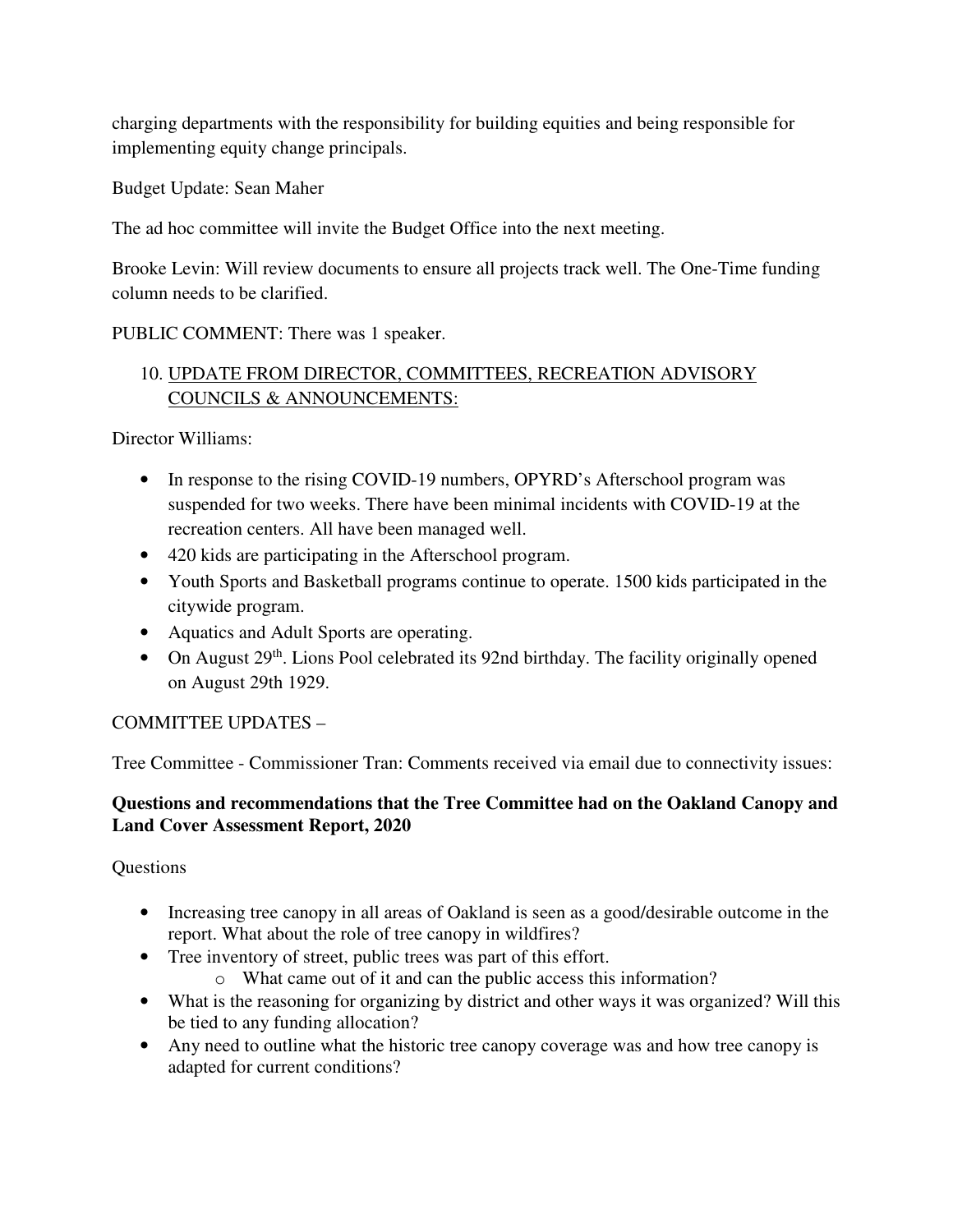Recommendations

- Are there any peer cities or models that Oakland should be looking at, especially if any other jurisdictions have strong equitable methods of improving tree canopy coverage?
- Much of the city's tree canopy is on privately owned property. Can we provide incentives and education for private property owners, such as:
	- o Develop an approved trees list for the public to use when they decide to plant trees on their property
	- o Design guidelines that have to do with trees for new development

## Rules Committee – Chair Reilly

The Rule Committee is looking to rewrite the Oakland Municipal Code (OMC) that pertains to parks. The process has been going on for five years. The Committee will review with PRAC before moving to the Life Enrichment Committee and ultimately the City Council for adoption.

The Committee also met with the Cultural Affairs Commission comments. Looking toward planning public engagement. Consideration inviting OPD to review the areas related to sound and noise as the enforcement agency. The Department of Race Equity and the City Attorney's Office will be invited to review. Time will be needed to make edits. A townhall will be planned.

Chair Reilly announced that he will be terming out after two more meeting but has offered to continue working on the project.

Commissioner Allen:

- Brookdale Recreation Center: On August 22, approximately 50 kids received backpacks and donated items for the Golden State Warriors and the Oakland A's.
- On August 31st attended the renaming celebration of Castle Canyon in honor of Dick Spees.
- The Mosswood Recreation Center's Bay to Creek celebration is scheduled for September 18th beginning at 9:30AM.
- The Thompson Bliss Family awarded Mosswood \$1,550,00 in scholarships for children participating in the Afterschool Program.
- Construction on the new Community Center at Mosswood is set to being in the Spring of 2022.
- Arroyo Viejo Recreation Center will hold its Creek to Bay event on October  $9<sup>th</sup>$  at 9:30AM.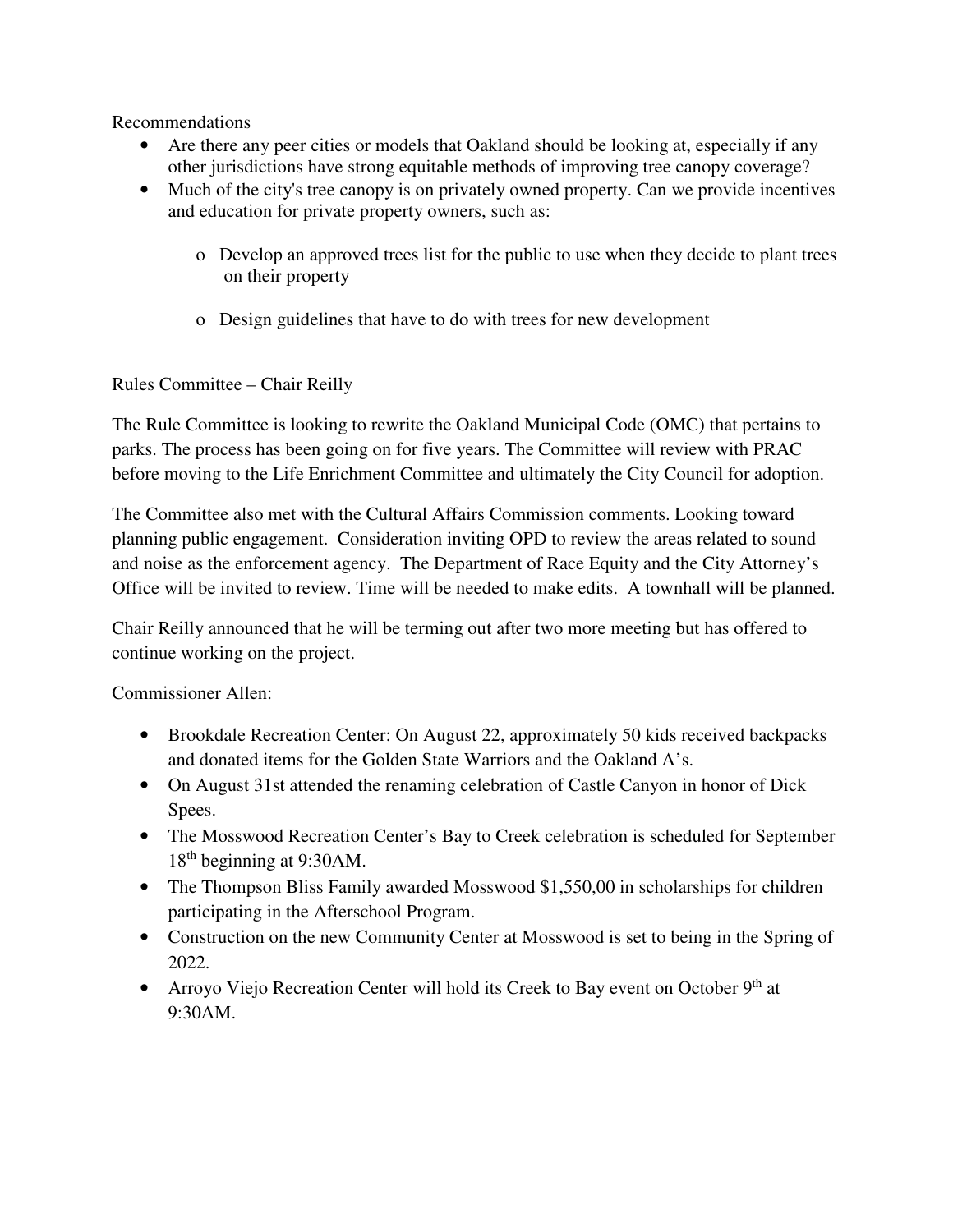#### ANNOUNCEMENTS:

Commissioner Allen:

• There will be a town hall meeting for the community regarding Lake Merritt on September 29th 6 to 8 30 PM. It will be a conversation about conflict resolution and community building at the Lake. The meeting is a collaborative effort between Councilmembers Bas and Fife as well as several community groups.

Chair Reilly:

• There is State legislation that allows public meetings to take place over virtual means. The legislation will be sunsetting at the end of the month We will let everyone know when and where and how we will be meeting.

OPEN FORUM: There was 1 speaker.

- 11. CONTINUATION OF OPEN FORUM:
- 12. ADJOURNMENT: 7:29pm

Respectfully submitted,

/s/ J. Nicholas Williams J. Nicholas Williams **Secretary** 

 /s/ Diane Boyd Diane Boyd Acting Recording Secretary

*Next Meeting: Wednesday, October 13, 2021 Via Zoom* 

This meeting location is wheelchair accessible. To request disability-related accommodations or to request an ASL, Cantonese, Mandarin or Spanish interpreter, please email dboyd@oaklandnet.com or call (510) 238-7532 or TDD/TTY (510) 238-3254 at least five working days before the meeting. Please refrain from wearing scented products to this meeting as a courtesy to attendees with chemical sensitivities.